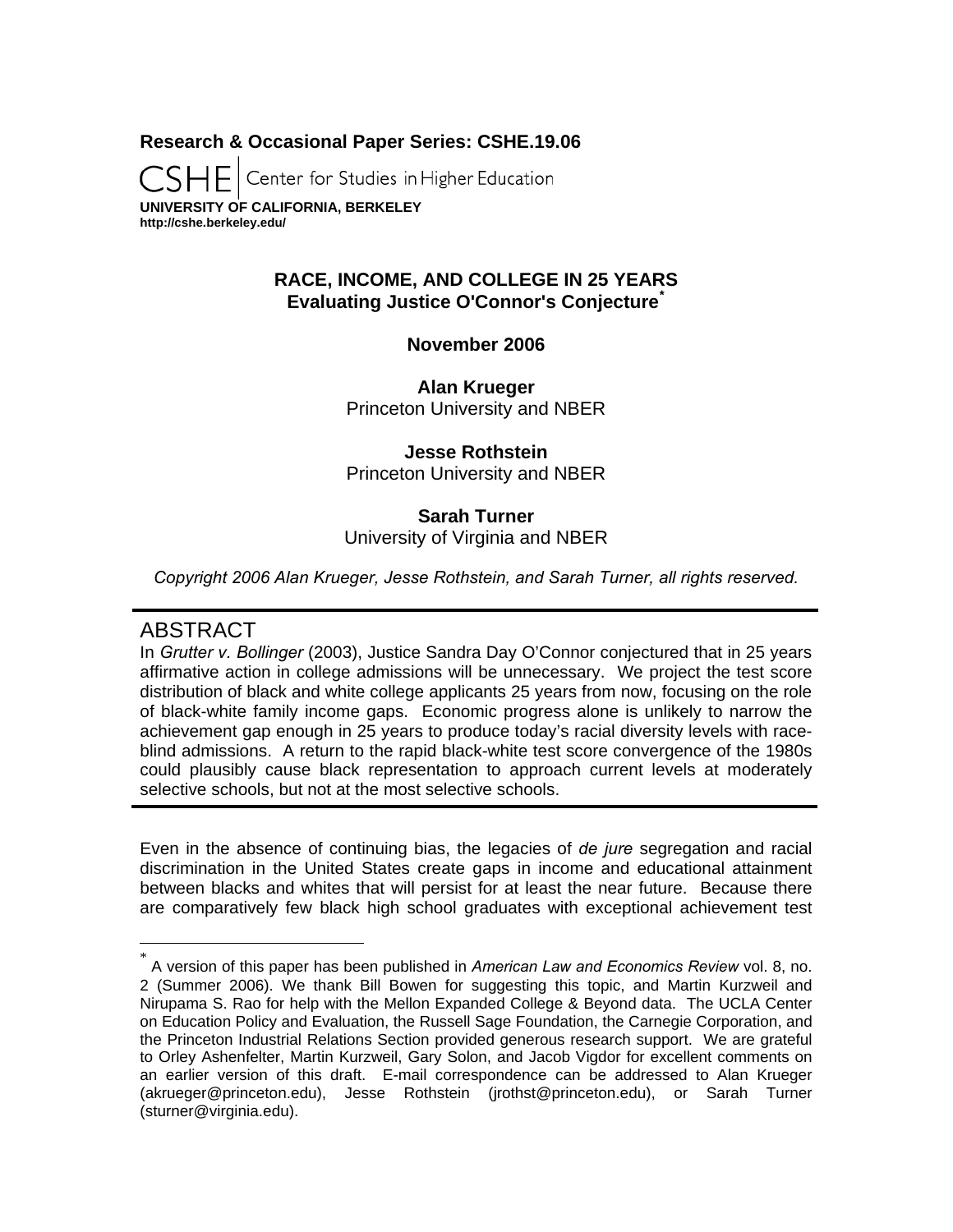scores, the most selective colleges would admit very few black students if admissions criteria relied exclusively on the measures of academic achievement currently in use. Many colleges and universities attempt to offset the gaps in the credentials of black and white applicants by giving an advantage in admission to black applicants over white applicants with similar academic records.

The rate at which racial gaps in pre-collegiate academic achievement can plausibly be expected to erode is a matter of considerable uncertainty. Justice O'Connor, in her opinion in the *Grutter v. Bollinger* case (which held affirmative action in college admissions to be a constitutional means of attaining diversity in student populations under some circumstances), takes a firm stand on this question: "We expect that 25 years from now, the use of racial preferences will no longer be necessary to further the interest approved today." Our goal in this paper is to evaluate the plausibility of Justice O'Connor's conjecture.

We project the elite college applicant pool 25 years from now, under assumptions which we believe are optimistic—about the rate at which existing racial gaps in economic circumstances and pre-collegiate educational achievement will close. Our analysis focuses on two important margins, changes in the relative income distributions of black and white families and narrowing of the test score gap between black and white students with similar family incomes. Progress on each margin can be expected to reduce the racial gap in qualifications among students pursuing admission to the most selective colleges. We use existing estimates of the speed of regression toward the mean income across generations to project the future black-white family income gap, and extrapolate from past trends in test score convergence between black and white students to project the conditional-on-income test score gap. Combining the two projections with a unique national data set on SAT test takers, we predict the distribution of black test scores relative to those of whites in future years.

After projecting the pool of likely applicants, we simulate the effects of alternative admissions policies—including the current race-conscious system, race-neutral SATbased admissions, and class-based affirmative action—on the racial composition of admitted students. We neglect other aspects of the college "pipeline": We consider application rates only as a parameter in our projections, and we make no effort to predict matriculation decisions. We also restrict our attention to black and white students, as immigration and assimilation issues make Hispanic and Asian applicant pools substantially more difficult to define and forecast. In light of the United States' distinct historical legacy of racial policies, the representation of African Americans in elite colleges is of unique interest. Finally, we restrict our analysis to selective institutions, as race-conscious admissions policies are only relevant where admissions are competitive. Thus, we say little about aggregate college attainment trends, which primarily reflect outcomes at non-selective, open access institutions.

Our results represent a baseline expectation in the event that current trends continue, and are obviously sensitive to policy shifts that change relative outcomes of African American and white students. Changes in class size, in school effectiveness, and in income inequality, for example, would all have important effects on black representation among potential applicants, admits, and matriculants at selective colleges.

The legacy of racial inequality in academic and economic opportunity forms the background of the admissions debate and of this analysis. The first section of this paper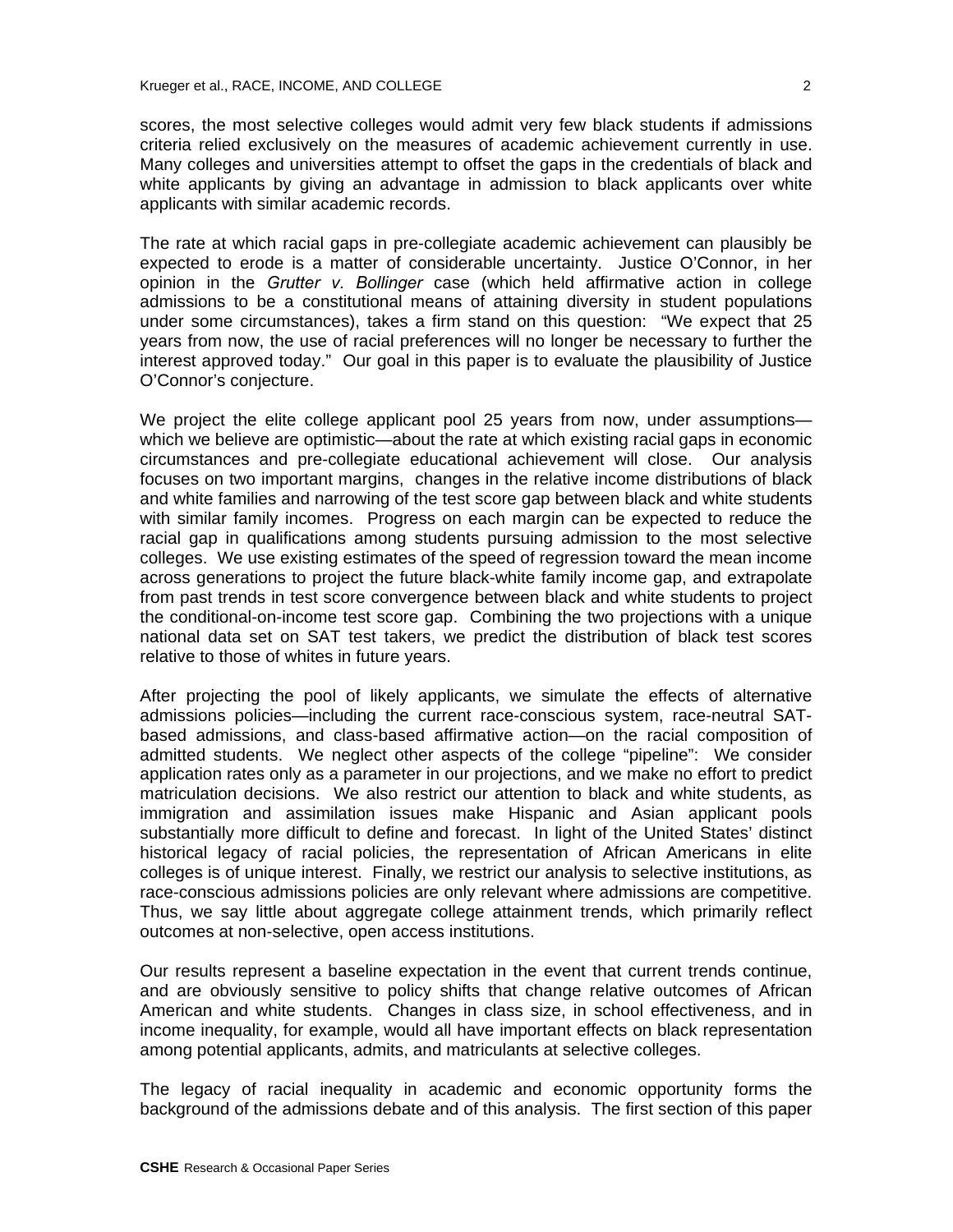outlines the racial gap in outcomes at the elementary and secondary levels. The second section discusses the role of affirmative action policies in college admissions. The third section describes our methods and data and presents our forecasts of test score distributions and admissions outcomes 25 years from now.

# **Section 1. Racial Inequality in Pre-Collegiate Achievement**

In 1970, the average 17-year-old black student scored more than one standard deviation below the average white student on the first National Assessment of Education Progress (NAEP) assessment (see Figure 1). Progress since then has been slow and episodic, and essentially stopped around 1990. Trends at the  $90<sup>th</sup>$  percentile of the black and white distributions, perhaps more relevant for admission to selective colleges, are similar to those at the mean. Today, the black-white gap stands at about three quarters of a standard deviation in reading, and even higher in math.

An obvious partial explanation for the persistence of this gap is the continuing disparity in economic resources between black and white students' families. Black workers earn substantially less, on average, than do whites, though the differential has slowly narrowed. The average black male earned 38% less than the average white male in 1960, 25% less in 1980, and 26% less in 2000.<sup>1</sup>

Improved labor market performance for adult black workers has been slow to translate to improved economic circumstances for black children, as deterioration in black family structures has partially offset increases in individual earnings. In 2002, 35% of black children resided in families with two parents, down from 59% of black children in 1968. The trend was less dramatic for white children, 74% of whom resided in families with two parents in 2002, down from 89% in 1968.<sup>2</sup> As a result, the gap in total family income between black and white children has hardly moved in three decades—the ratio of the median income for black families with one child to the median income for similar white families was 0.63 in 1967 and 0.62 in 2001. $^3$ 

The racial gap in test scores among families with similar incomes also remains sizable. Phillips et al. (1998) find that only about two-thirds of the black-white gap in young children's scores is explained by even a rich set of family background measures. The source of the black-white gap *within* income groups is not well understood. For the purpose of our primary projections, we treat the within-income test score gap as a black box and consider the likely trends in this unexplained gap. We do, however, explore one potential partial explanation, that black students attend inferior elementary and secondary schools.

# **Section 2. Affirmative Action and College Access for Black Students**

Many colleges began instituting affirmative action policies, which give preferences in admissions to minority applicants, in the late 1960s. These policies have been the subject of periodic judicial scrutiny since their inception. In 2003, the Supreme Court handed down decisions in two cases (*Gratz v. Bollinger* and *Grutter v. Bollinger*) that challenged the consideration of race in University of Michigan admissions. These decisions upheld the use of some forms of preferences, justified both by the on-campus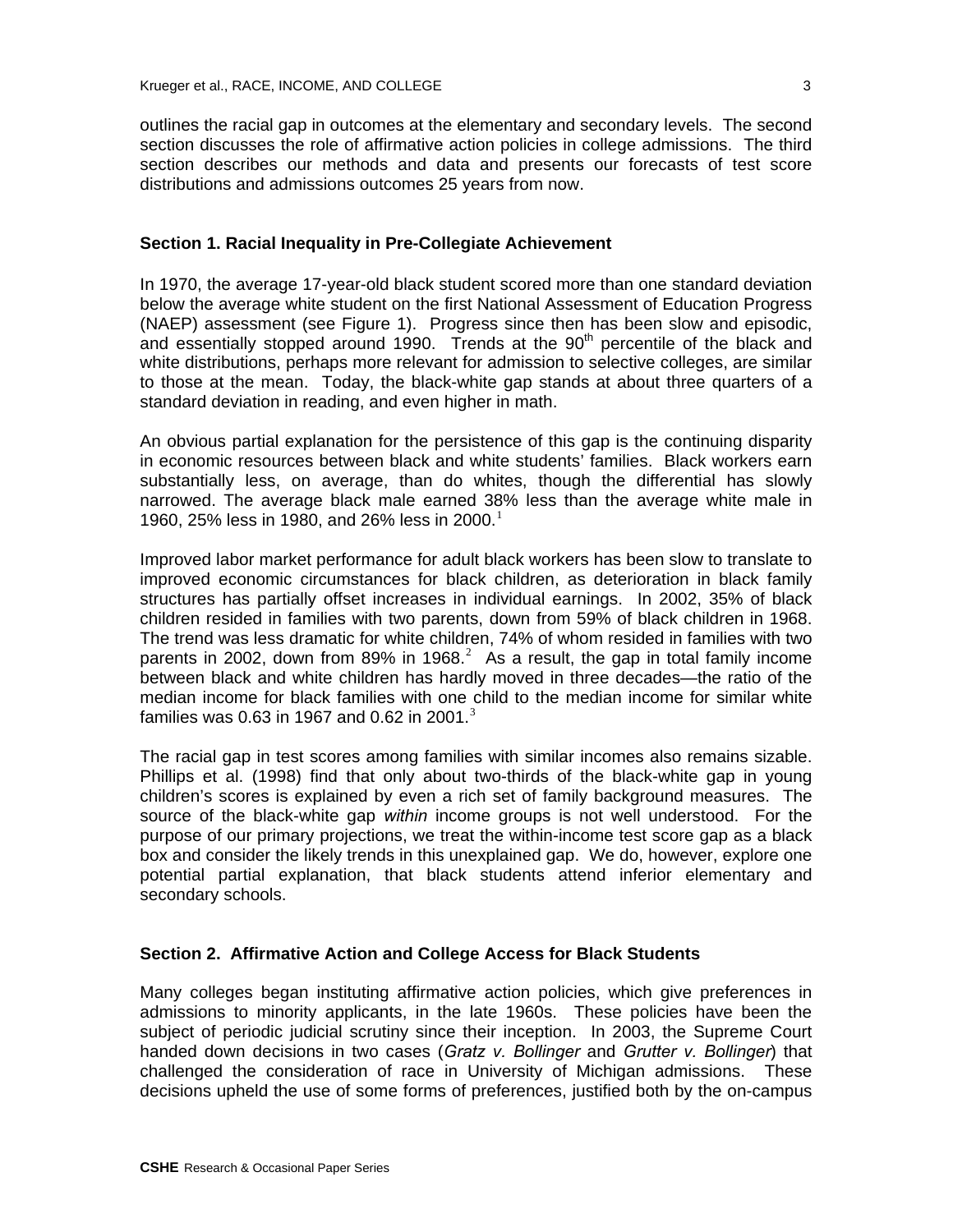benefits derived from a racially diverse educational environment and by the societal importance of producing a cadre of minority leaders and professionals (see Goldstein, 2004, for further analysis). The court was hesitant to endorse the use of racial preferences in perpetuity, however, and Justice O'Connor predicted in her *Grutter* opinion that the need for such preferences would disappear within 25 years.

Proactive efforts to recruit and admit students from underrepresented groups have produced sizable gains in the representation of black students at the most selective colleges and universities (Bowen and Bok, 1998). Blackwell (1987) finds that black representation at Ivy League universities increased from 2.3 percent in 1967 to 6.3 percent in 1976; shares in other "prestigious" institutions increased as well, from 1.7 percent to 4.8 percent. Affirmative action preferences could not, however, have had large effects on *overall* college enrollment rates, as the vast majority of colleges and universities in the United States do not employ the sorts of selective admission policies that are a precondition for the use of preferences (Kane 1998).

The precise mechanics of admission policies at selective colleges are not widely understood. The courts have prohibited mechanical approaches to affirmative action quotas (*Bakke*) or "points" (*Gratz*) —and most selective colleges employ difficult-toquantify 'holistic' evaluations. Still, by examining average admissions probabilities among groups defined by important determinants, like SAT scores, it is possible to get an idea of the roles of race and academic qualifications in admissions. Bowen, Kurzweil, and Tobin (2005) have generously provided us extracts from the data used in their study of the role of academic and nonacademic factors in admissions at a number of selective institutions. We present results for four groups of colleges and universities: most selective, highly selective, and moderately selective private institutions, and elite public universities. $1/4$  It must be emphasized that these labels are relative characterizations; even the least selective group in our typology is extremely selective by any national standard.

Admissions profiles are shown in Figure 2. Broadly, the difference between the likelihood of admission of black and white applicants with the same SAT score is largest in the middle of the applicant pool. At the very top—SAT scores over 1500—both black and white applicants are very likely to gain admission, though racial preferences remain substantial at the most selective colleges; at the bottom, few students of either race are admitted. Adding additional "controls" would not alter the basic pattern of differences in admission by race.

Without the preferences indicated by Figure 2, there would be many fewer black students admitted to the Expanded College and Beyond (ECB) institutions. The policy question at the center of our empirical analysis is whether there will be enough black students among the highest scorers 25 years from now to yield a critical mass of minority students under race-blind admissions criteria. In effect, if the same admissions profiles are applied to black and white applicants, what will be the representation of black students in the pool of students likely to receive admission offers in 25 years?

#### **Section 3. Projections**

#### A. Methods and Data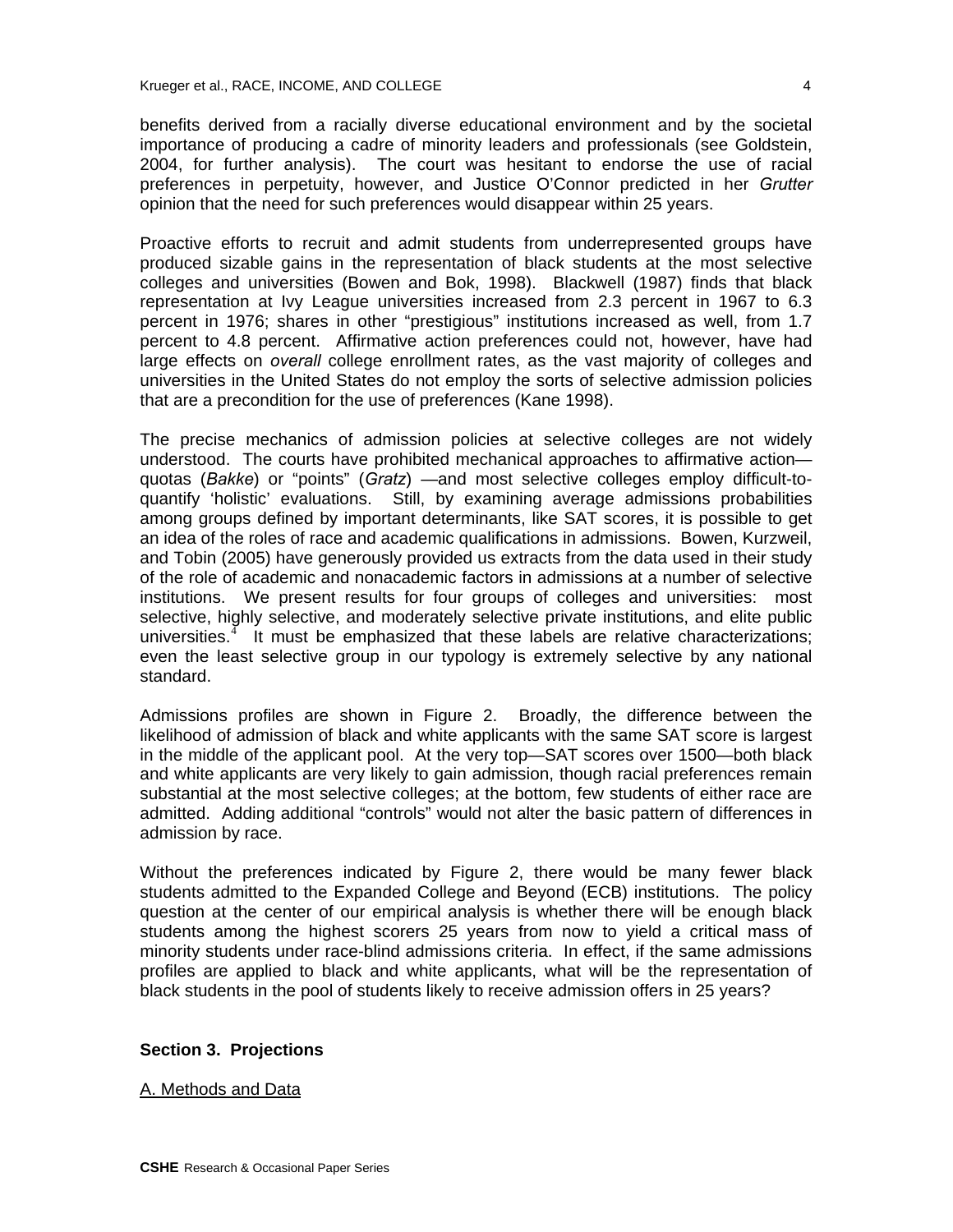Our approach to projecting the pool of applicants to selective colleges and universities takes into consideration expected changes in the relative distributions of black and white family incomes and in the pre-collegiate achievement of black and white youth over the next quarter century. We begin by projecting the relative distributions of black and white family income, which are likely to converge somewhat in coming years. As SATs depend heavily on family income, increases in black families' relative incomes will lead to increases in black students' relative scores. This will, however, almost certainly understate the overall progress in black relative test scores.

The black-white gap in test scores among children with the same family incomes is large (Jencks and Phillips, 1998) but mutable. In one set of estimates, we assume that the conditional (on income) gap will shrink at the same rate over the next 25 years as has the unconditional gap over the last quarter century. This is almost certainly too optimistic, as the entire gain over the last 25 years occurred in the first ten years of that period; more recent data indicate a *growing* black-white test-score gap. We also present somewhat less optimistic estimates based on simulations in which we assume that the school quality gap between black and white students is equalized.<sup>5</sup> Again, reasonable people may differ in their projections of the likely rate of future convergence in blackwhite achievement; our estimates are meant to indicate what sort of assumptions one would need to make in order to obtain desired admissions results.

Using data on current application behavior and admissions probabilities by student race and qualifying test score, we simulate admissions to the four groups of selective colleges, with both current test score distributions and our simulated distributions with alternative admission rules. These simulations allow us to assess whether it is plausible, as Justice O'Connor conjectured, that there will be enough high-scoring blacks in 25 years that race-blind admissions rules will produce as diverse a class as is admitted using affirmative action today.

We rely on several data sources. For our estimate of the baseline distribution of college preparedness by race and family income, we use a data set containing observations on approximately one-third of students from the high school class of 2000 who took the SAT college entrance exam. We use the public-use microdata sample of the 2000 Census (from IPUMS; see Ruggles et. al., 2004) as our source for current family income distributions and as the basis for our projections of future distributions. Our estimates of the rates of change in black-white test score gaps derive from the NAEP Long-Term Trend data (NCES, 1999), a time-series of scores on an unchanging test over the last quarter century. Finally, application and admission outcomes for a set of selective colleges and universities are calculated from the aforementioned Expanded College and Beyond data set, which describes the cohort entering college in the fall of 1995; we compute denominators for application rates by comparing these data to data on 1995 SAT-takers.

# B. Projections of Test Score Distributions

Figure 3 displays the distribution of SAT scores for blacks and whites in 2000. While the distributions are similar in shape, the mean for black students is about 200 points lower than that for white students, resulting in extreme underrepresentation of black students at the highest scores. The bottom panel of the figure shows the fraction of students at each SAT score who are black. Blacks are 14.3% of (black and white) SAT-takers, but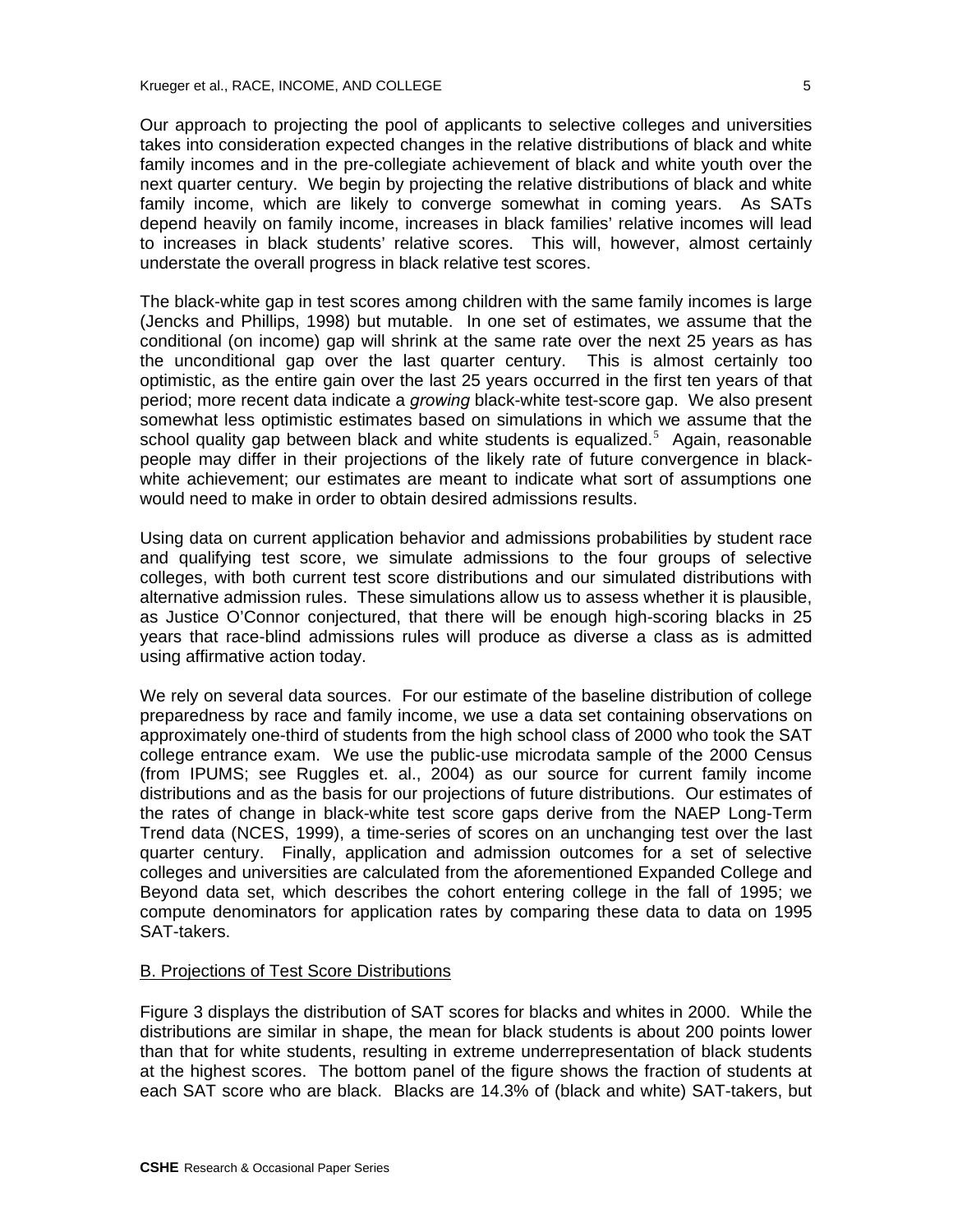are substantially underrepresented at every score above the grand mean of 1000. This underrepresentation is most severe at the rightmost tail: in the 2000 cohort depicted here, there were about 250 white students who earned perfect scores of 1600 on the SAT, but only 2 black students. Similarly, there were nearly 22,000 white test-takers with scores of 1400 or above but only 322 black test-takers. To maintain the current representation of black students at the most selective schools—where 65% of admitted students have SAT scores above 1400—under admission policies that do not consider race directly, black academic progress must substantially reduce the underrepresentation in Figure 3.

#### *Income convergence*

Among families with children aged 15-17 in the 2000 Census, the average black family's income is about \$34,500 less than the average white family's, and the median black family falls below the 25<sup>th</sup> percentile in the white family income distribution.<sup>6</sup> This gap is attributable partly to differences in family structure between races—57% of black families and 24% of white families containing a 15 to 17-year-old child have only one parent present—and partly to differences in labor market participation and outcomes.

Estimates of the intergenerational transmission of incomes indicate that, on average, somewhere between 40 and 60 percent of the gap between a father's (log) income and the mean (log) income will be closed by his son (the estimate by Mazumder, 2000, is at the low end of this range; that by Solon, 1999, is at the high end). Estimates of the correlation of income or wealth across generations at the *family* level are within the same range (Chadwick and Solon, 2002; Solon, 2002). We do not separately model changes in family structure and in incomes conditional on family structure, though the estimates cited here for the intergenerational correlation of family incomes reflect both. To the extent that black family structures converge toward white structures more quickly than would be expected given current income gaps, we will tend to understate the potential for family income convergence.

While it is between-group convergence that is the focus of our analysis, most current estimates of the intergenerational transmission of income derive from samples of blacks and whites, and assume no distinction between within-group and between-group parameters. There are several reasons to expect that this might be unreasonable. First, black incomes did not converge toward those of whites for the first several centuries of black presence in North America, although the correlation in income between fathers and sons was undoubtedly well below one. This indicates that mean regression can go on within groups even when—for reasons of discrimination or otherwise—there is little or no convergence between groups. Second, the rate of within-group convergence may well be different for blacks than for whites.<sup>7</sup> Hertz (2005) argues that persistent poverty among very low income black families drags down estimates of intergenerational mean reversion, suggesting that pooled estimates may overstate between-group convergence. Finally, even if we accept the accuracy of current estimates for between-group convergence, there is no guarantee that the rate of intergenerational transmission of income in the future will be the same as it was in the past. For example, an increase in the return to skill could cause intergenerational mean reversion to slow.

Nonetheless, we would not have gone too far astray had we used a 0.40 to 0.60 coefficient of intergenerational mobility to project the black-white income gap in the recent past... Consider the following: in 1969, the average 30- to 39-year-old black male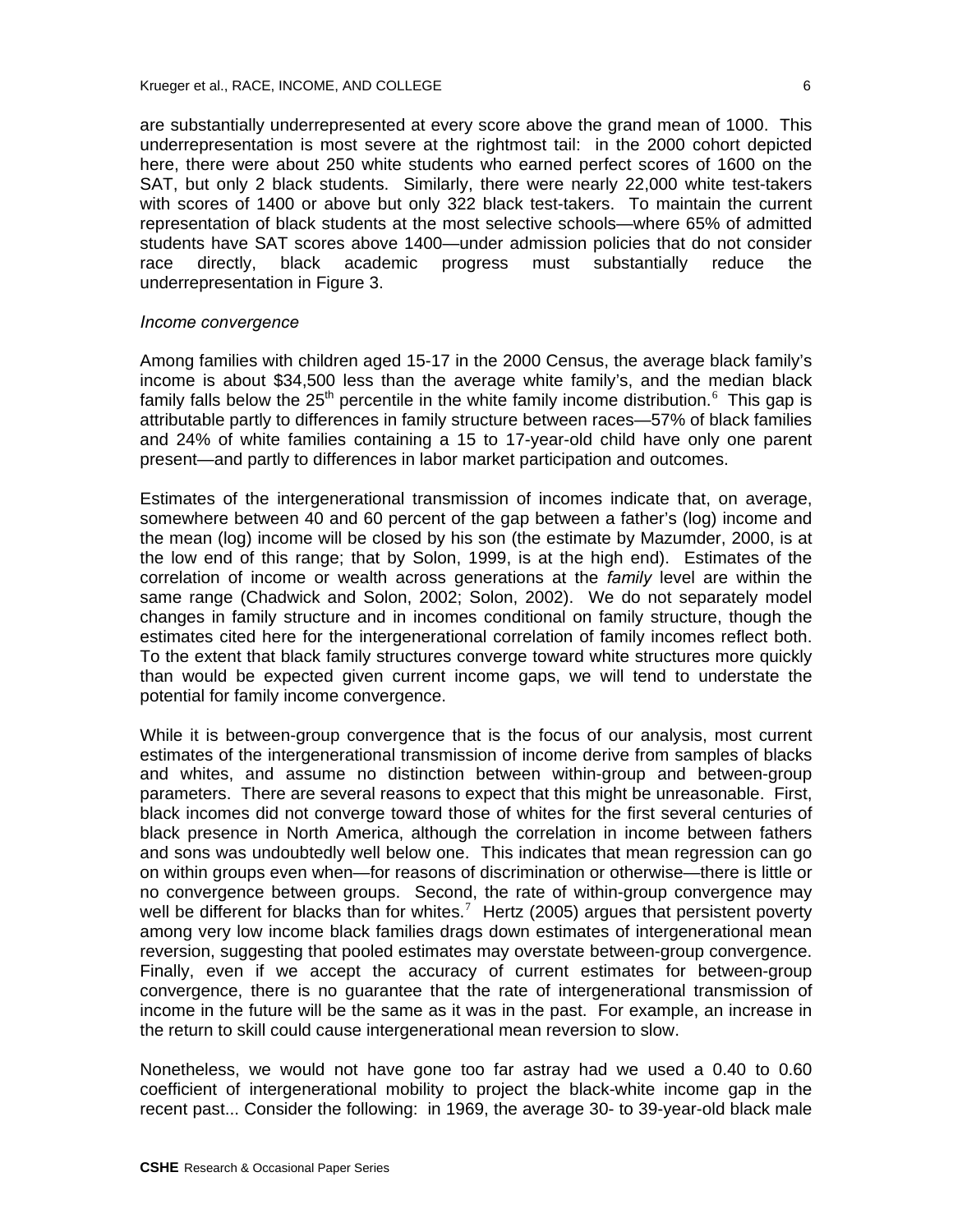worker—who had attended separate and unequal schools and entered the labor force before the Civil Rights Act of 1964 barred discrimination—earned 37 percent less than the average white worker. Based on the coefficient of intergenerational transmission of earnings alone, this gap would have been expected to close to 15 to 22 percent for the next generation. The actual earnings gap for men in their 30's in 1999—roughly one generation beyond the same age range in 1969—was 19 percent, well within the range of the forecast.<sup>8</sup> This accurate forecast may just be a coincidence, but at least it was not wildly off. Applying it to another generation, the black-white earnings gap would be projected to close to 6 to 13 percent when members of the third generation reach their 30's, around a quarter century from now.

For our projections, we take the middle of the consensus range, and assume that the gap in mean log incomes between white and black families will shrink by one-half over the next generation. We believe that this is more likely to overstate than to understate the rate of convergence.

Figure 4 displays histograms of black and white family incomes in 2000 from the decennial Census. The actual black-white gap in mean log incomes was nearly 0.77 (corresponding to a gap of 54%, or about \$13,000, at the mean) in that year, so the above assumptions imply that it will shrink by about 0.38 log points over the next quarter century. Our projections of the future black income distribution (relative to whites), then, are obtained by inflating the income of each black family in the 2000 data by 32%  $(=\ln(1+0.38))$ . The resulting distribution is indicated by the dotted line on the figure.<sup>9</sup> With this projection, the fraction of black families with incomes between \$80,000 and \$100,000 will increase by 69% (from 4.7% to 8.0%), while the fraction with incomes between \$25,000 and \$30,000 will fall by 83% (from 7.6% to 6.3%). These changes provide re-weighting factors that can be used to estimate the effect of economic progress on black test score distributions.

Our SAT sample records students' self-reports of their family income in 13 categories, so we compute re-weighting factors from the census data for each of these categories to represent the projected family income distribution. To illustrate, recall that we project that with a stable white income distribution, the number of black families with incomes between \$80,000 and \$100,000 will rise by 69% over the next quarter century. In our counterfactual SAT distribution, we count each black SAT taker with a family income in this range 1.69 times. This has the expected result that re-weighted black average scores are higher (by about 19 points) than are current averages, as an increase in the fraction of blacks from high-income families produces an upward shift in the SAT distribution. It also implies a small (about 0.7%) increase in the black SAT-taking rate, as SAT-taking rates are higher among higher-income families. The projected test score distribution is shown as the "income counterfactual" series in Figure 5. $^{10}$ 

The way to interpret our projection is that we have held everything constant—the distribution of white incomes, the distribution of test scores by income and race—except that we increase black families' incomes by the amount predicted from intergenerational convergence. Of course, real income growth will raise both groups' incomes over the next quarter century. This will alter the figures on the x-axis of Figure 5 but not, absent changes in inequality, the shape of the distribution. Our approach implicitly indexes income growth by the mean white family's income growth. Similarly, our models of test scores and admissions treat the white test score distribution as stable. The distribution may well change, but we implicitly assume that admissions standards adjust to maintain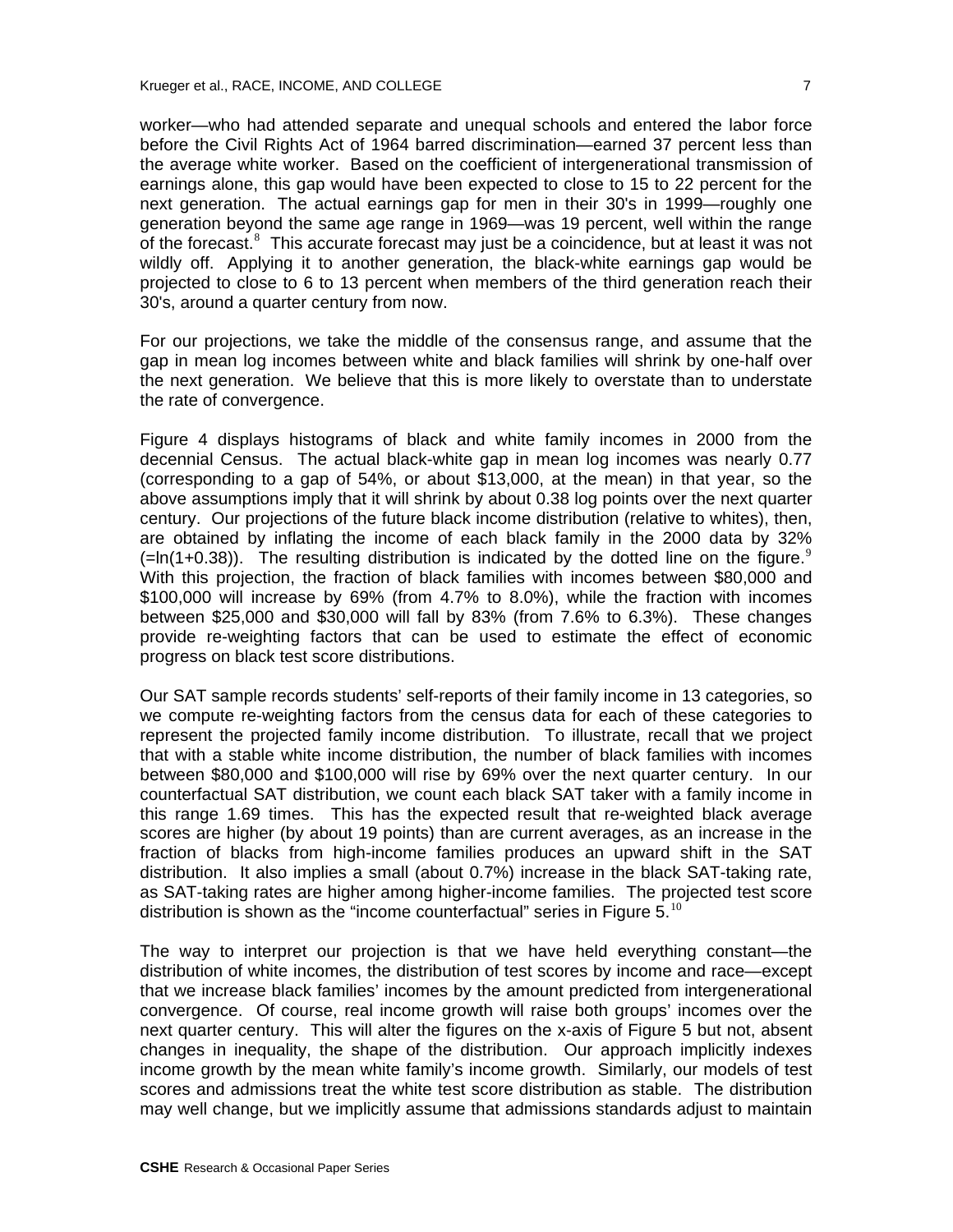current admissions probabilities of students at each percentile of the test score distribution.

#### *Test Score Convergence*

Our first set of estimates assume zero convergence of test scores conditional on family income, which might be thought of as a reasonable lower bound for test score prospects for the next quarter century. An upper bound is provided by assuming that black-white gaps close as much within income groups in the next 25 years as did unconditional gaps over the last 25 years. Referring back to Figure 1, in the long run there has been some narrowing in the gap between black and white test scores among 17 year old students. Linear regression lines fit to the age-17 NAEP black-white difference at the  $90<sup>th</sup>$ percentile—which is likely most informative about the SAT-taking population—indicate that blacks have gained 0.44% of a standard deviation per year relative to whites on the math exam, and 1.59% of a standard deviation annually on the reading exam.

The verbal and math components of the SAT exam have standard deviations of approximately 100 points each, so the NAEP trend, if it continues at the same rate, would imply that the black-white gap in SAT scores should close by just over 50 points over the next quarter century. To incorporate this trend into our analysis, we simply add this many points to each black student's SAT score in the 2000 data, after re-weighting the data to reflect income convergence. The dashed line in Figure 5 shows the resulting distribution.

This almost certainly overestimates the extent of black score growth over the next quarter century. As Figure 1 indicates, essentially all of the progress over the last twenty five years in NAEP scores occurred in the 1980s, and the gap grew during the 1990s. It would take substantial optimism to assume that future progress will occur at the rate seen over the full NAEP period rather than the much slower rate seen recently, particularly as we are assuming that this progress will be in addition to that generated by income convergence.

# *Equalizing school quality*

An alternative approach to projecting the distribution of black scores is to imagine specific interventions into the educational process. One particularly ambitious—and, it must be admitted, wholly politically implausible—intervention might be to fully integrate schools. The average black SAT-taker attends a high school where 52% of (total black and white) SAT-takers are black, while black students are only 8% of SAT-takers at the average white SAT-taker's school (Card and Rothstein, 2005). Schools are not just separate, but also of unequal quality. It is unlikely that interventions in the educational process can have larger effects on black-white test score gaps than to close this school quality gap. Thus, projections that assume the quality gap will be eliminated provide an alternative optimistic view of the prospects for conditional-on-income progress.

We construct a crude estimate of quality as the school fixed effect in a regression of SAT scores on a rich vector of student background characteristics.<sup>11</sup> Estimated this way, the student-level standard deviation of school quality is 69 SAT points, and the median black SAT-taker attends a school whose quality is 32 points lower than that of the median white SAT-taker's school. To implement the "integration" approach, we match corresponding percentiles of the black, white, and overall school quality distributions,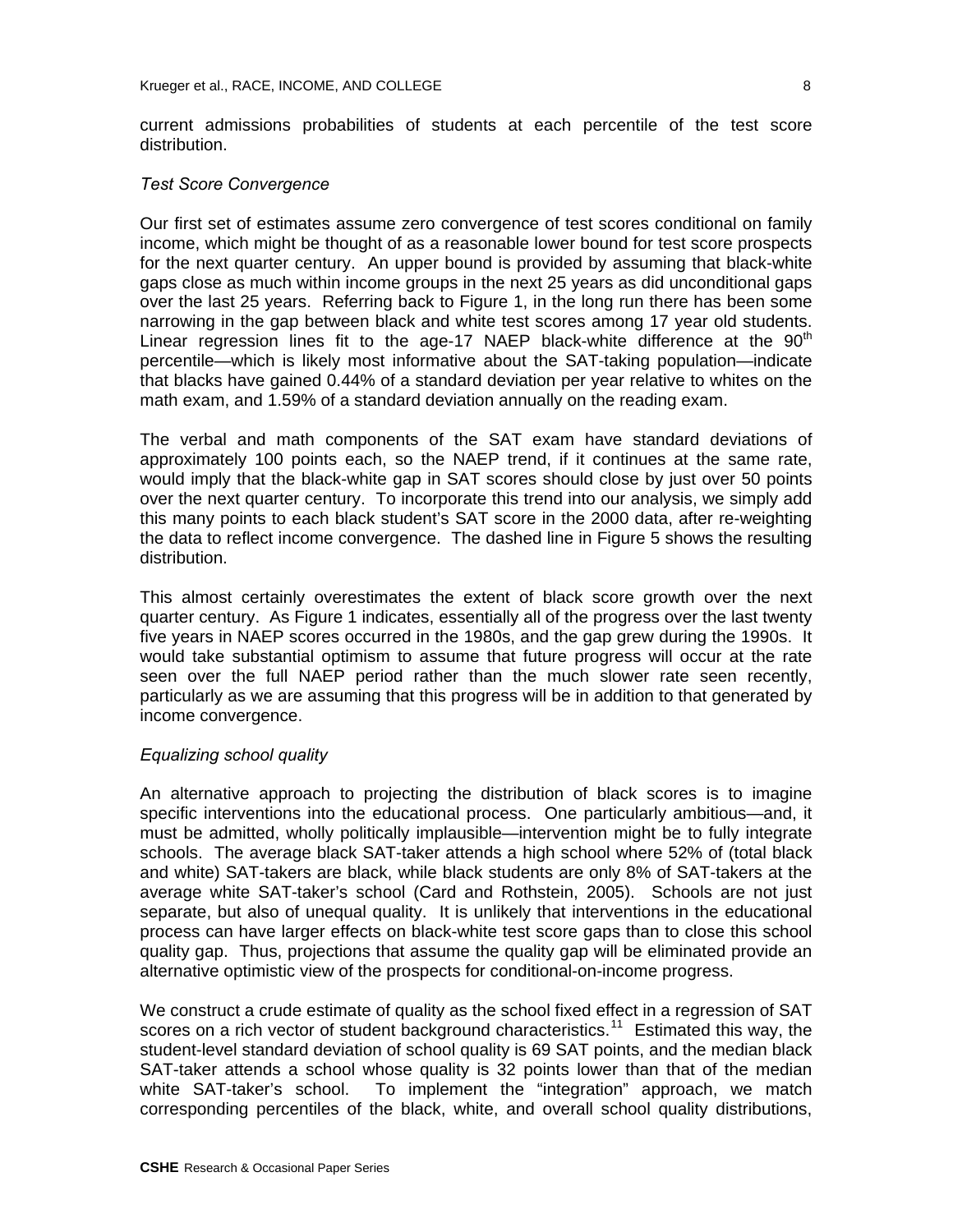and re-assign the overall quality distribution to both blacks and whites. That is, we assume that black students who currently attend the best schools attended by black students will, in the integrated counterfactual, attend the best schools overall, and the same for whites. Our re-assignment has the effect of closing the black-white gap in mean scores (in the income-reweighted data) by 30 points, the gap in median scores by 34, and the gap at the  $90<sup>th</sup>$  percentile by 24.

Figure 6 shows the fraction of students at each score who are black in each of the counterfactual simulations (presented in Figure 5): income growth only, income growth plus NAEP convergence, and income growth plus integration. By construction, the first simulation has the smallest effect, increasing the number of high-scoring (1400 or above) blacks by about 54% over its current low level. The integration scenario is next, producing (in combination with income convergence) a 109% increase in high-scoring blacks. The most optimistic scenario is the one using NAEP trends, in which the number of high-scoring blacks increases by 225%. Even under this counterfactual, however, the proportion of blacks scoring above 1400 will be about one quarter of the corresponding proportion of whites, with more extreme underrepresentation at higher scores.

## C. Admissions Projections

Our interest is in how the projected changes in the relative distribution of the academic achievement (measured by test scores) of black and white students will alter the relative representation of black and white students among those likely to be admitted to selective colleges and universities under race-blind admission policies. To address this, we must convert SAT distributions to admissions rates. The observed admissions decisions of colleges and universities provide admission profiles, by SAT, for composite institutions of varying selectivity. We focus on four composite profiles of admissions outcomes, defined as *most selective private* (*Selective 1*: Harvard, Princeton, and Yale), *highly selective private* (*Selective 2*: Columbia, the University of Pennsylvania, Swarthmore, and Williams), *moderately selective private* (*Selective 3:* Barnard, Bowdoin, Middlebury, Oberlin, Pomona, and Wellesley), and *selective public* (UCLA, University of Virginia, and Pennsylvania State). We model expected admission to each of these "composite" schools, rather than to individual institutions.

To calculate expected admissions under each of our simulations, we simply multiply:

*Expected admissionsr =Σj(Number of test takersjr x Application Ratejr x Admission Ratejr)*

for each race (r) and SAT level (j).

Under the current regime, both application rates and admission rates differ by race. Under a race-neutral policy, blacks and whites with the same test scores would face the same probability of admission, conditional on application. We implement this by assigning the admission profile observed for whites to blacks, in effect assuming that both black and white students will face the admission probabilities indicated by the solid line in Figure  $2^{12}$  We also consider alternative policies that provide admissions advantages to students from the lowest income families (what some have called "classbased affirmative action").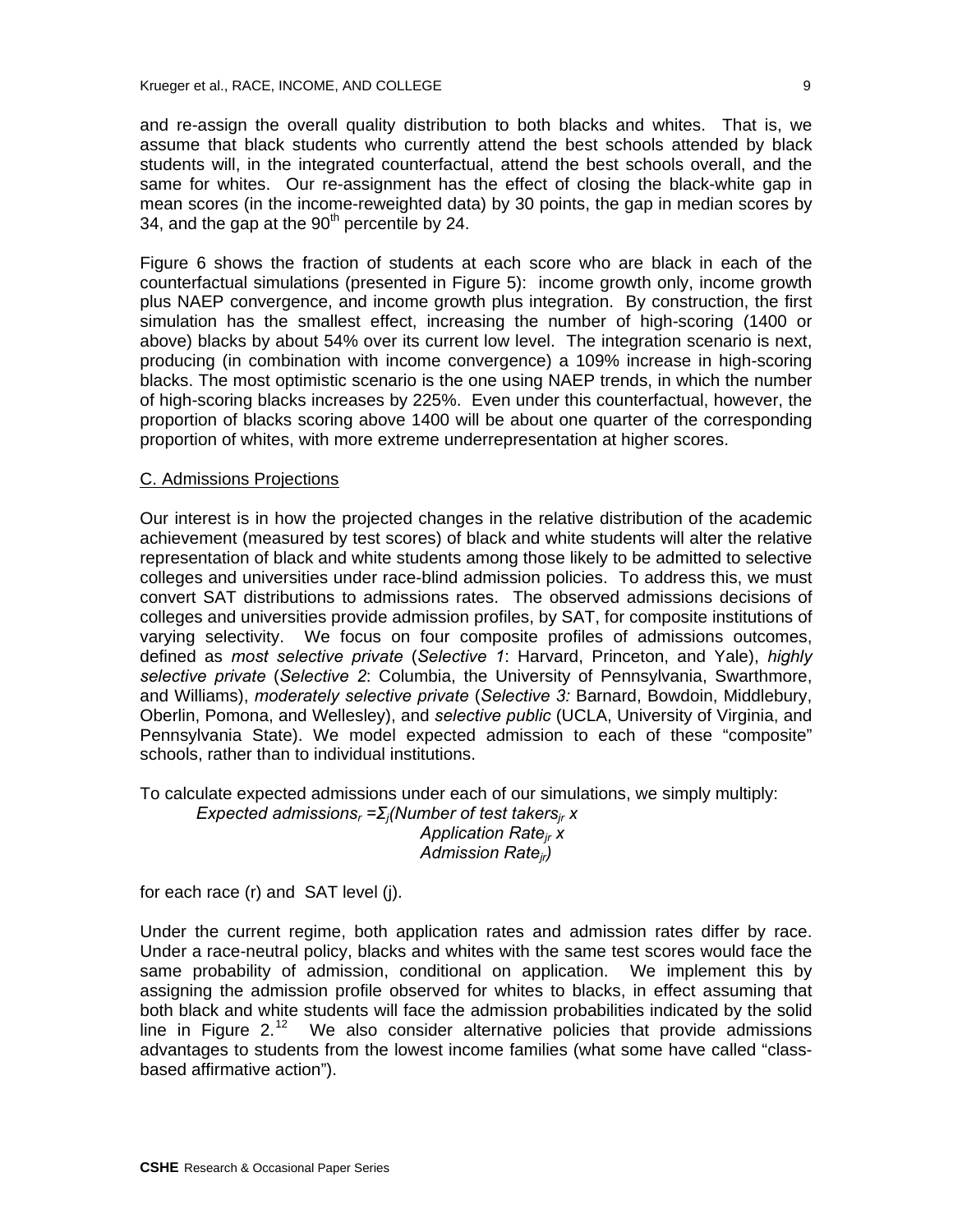It is important to emphasize that our calculations are inherently static, as we do not explicitly model the changes in individual application behavior and college admissions policies that a shift to race-neutral admissions would entail. Most importantly, a large shift in admissions probabilities would likely lead to responses in black students' decisions about where to apply. At each SAT score, black students currently are substantially more likely than are whites to apply to the most selective institutions (see Figure 7, using the institutional data). This disparity is smaller at less selective institutions, where it largely disappears at the highest SAT scores.

Substantial increases in the rate at which high-scoring black students apply to elite colleges are unlikely; as Figure 7 indicates, application rates among these students are already quite high. Indeed, using the SAT data, we calculate that well over half of blacks with SATs above 1500 send their scores—a proxy for application—to Harvard alone.<sup>13</sup> This does not speak well for the prospects for increasing minority representation through better outreach to potential applicants, and we therefore focus on changes in the number of high-scoring blacks as the primary potential source of black-white convergence in the number of qualified applicants.

A plausible explanation for the existing racial differences in application rates is that black students respond to their admissions advantages at selective colleges and universities. If this is indeed the explanation, one might expect application rates to converge as admissions probabilities do. One piece of evidence that weighs against this expectation, however, is that at least in the short-run the elimination of race-conscious admission policies in Texas and California appears not to have altered the pattern of applications of high-achieving black students (Card and Krueger, 2005). In any event, in addition to estimates based on current race-specific application rates, we also consider a scenario in which black application rates come to resemble those of whites.

Table 1 presents simulations based on the assumption that black application behavior remains as it is today. The first row shows the actual representation of black students among those admitted at the four institutional composites in  $2000$ .<sup>14</sup> We define representation as the number of black students divided by the number of black students plus white, non-Hispanic students. This omits students of other races and ethnic groups. Thus, where we calculate that 16.1% of black and white students admitted to *Selective 1* institutions are black, a more inclusive calculation would indicate that only 10.4% of all students admitted to these schools are black (and 54.5% are white, non-Hispanic).

The second row of the table shows the black share of admissions under the "race neutral" counterfactual, in which the observed white admission profile is applied to both blacks and whites. With current test score distributions, this would reduce the representation of black students by more than two-thirds—from 17.1% to 5.1%—at the most selective private institutions (*Selective 1*). Projected declines in the representation of black students are by no means limited to the most selective institutions, and are estimated at 55% for public institutions, 58% for the highly selective private institutions, and 46% for the moderately selective private institutions. These are the gaps which black relative academic progress must close in order to realize Justice O'Connor's prediction that racial preferences will no longer be necessary to accomplish what affirmative action is needed to accomplish today.

Row 3 of Table 1 applies the same race-neutral admissions rule to the first counterfactual SAT distribution, assuming income convergence but no additional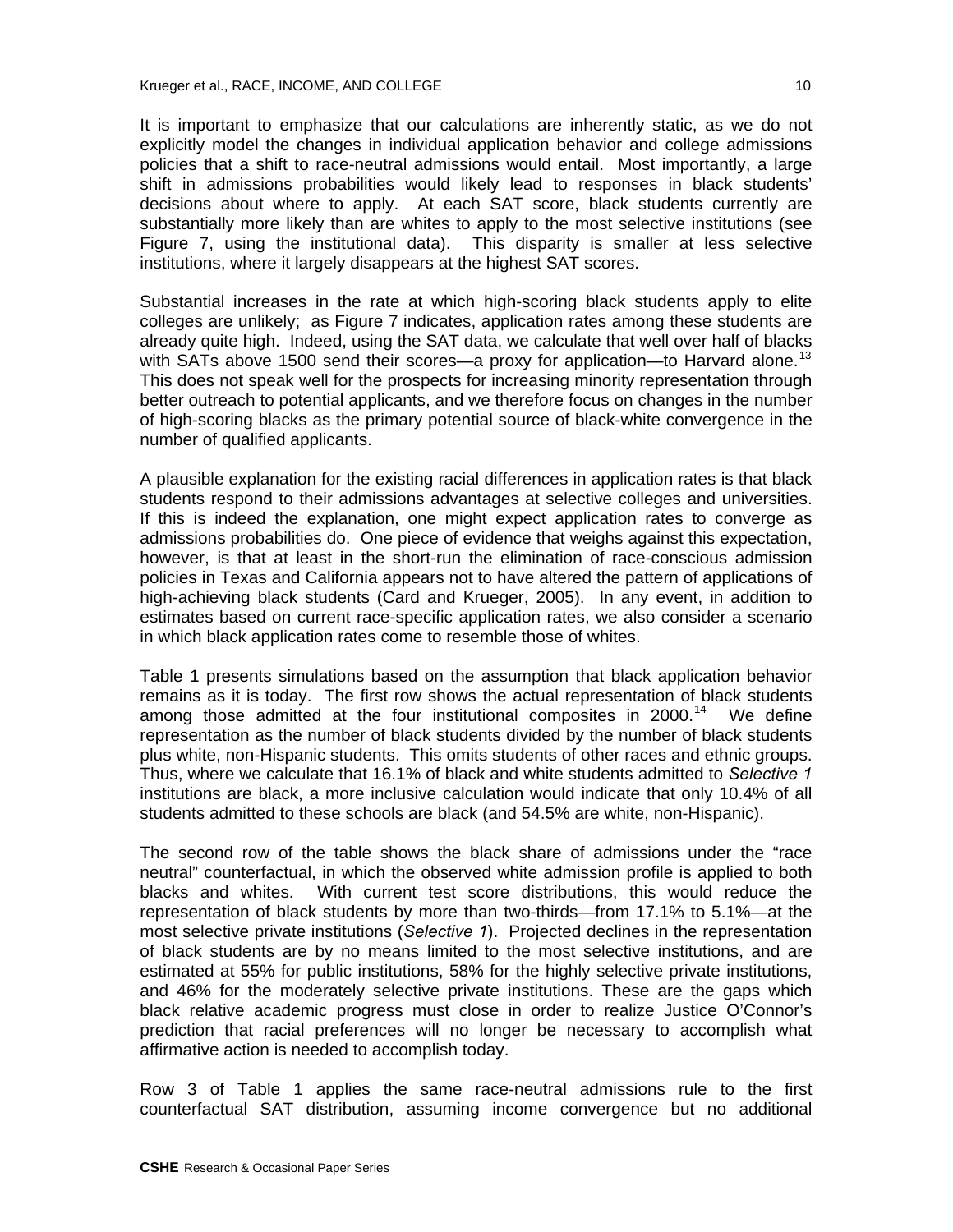progress in test scores. This produces small gains in the representation of black students relative to what would be seen today with the same admissions rules. For each institutional composite, we show the share of the gap between the current representation of black students and that which would be seen with race-neutral admissions that our projected income-driven convergence would close. Only about one fifth of this gap is closed at the public, most selective, and highly selective composite institutions. Gains are slightly larger at the moderately selective private institutions, where a quarter of this gap would be bridged. Thus, it appears that reasonable income convergence will not, on its own, allow for the abolition of affirmative action without severely affecting the representation of African American students at elite colleges*.*

When we allow for progress via reductions in the black-white test score gap, the expected representation of black students among those admitted expands considerably. These shares are shown in rows 4 and 5 of Table 1, first without and then with expected income convergence (which may involve some double counting, as part of past test score convergence may be attributable to income changes). For public and lessselective institutions, narrowing of the test score gap, combined with income convergence, would go a considerable distance toward reproducing today's levels of diversity, if it can be assumed that application behavior does not change. This is less true at the most selective private institutions, where the black share would remain substantially lower than is observed today.

The last two rows of the table present estimates of the representation of black students relative to white students under the alternative counterfactual of school integration (or of equalization in school quality). As one might infer from Figures 5 and 6, these projections are between the estimates with income convergence alone and those with both income and historical test score convergence, closing about 30% of the gap created by the shift to race-neutral admissions. Given the extent of progress that the school integration scenario entails, the degree to which it is surpassed by the test score convergence scenario underscores the optimism inherent in the latter.

Table 2 presents an identical analysis under the assumption that black application rates come to resemble those seen today among whites with similar SAT scores. Any declines in application rates of high scoring black students would exacerbate the drop in black representation produced by moving to a race-neutral admission policy. Black shares are lower in each simulation in this table, but the effects of income and test score convergence are similar.<sup>15</sup>

### D. Alternative Admissions Rules

Racial minorities are not the only underrepresented group in elite colleges. Students from middle- and lower-income families, regardless of race, are also less likely to have the SAT scores needed for admission under current admissions rules. Some observers (e.g., Kahlenberg, 1996) have proposed that elite colleges implement "class based affirmative action" (hereafter "CBAA"), giving preferences to low-income students akin to those now given to racial minorities. As blacks (and Hispanics) tend to have lower incomes than whites, some have even suggested that income-sensitive policies could be a means of admitting more black students without the legally tenuous consideration of race *per se*. It is not clear, however, whether the race-income correlation is strong enough to make family income a useful proxy for race. If it is not, CBAA will be a blunt tool for achieving racial diversity. What is more, it can only become blunter in the future,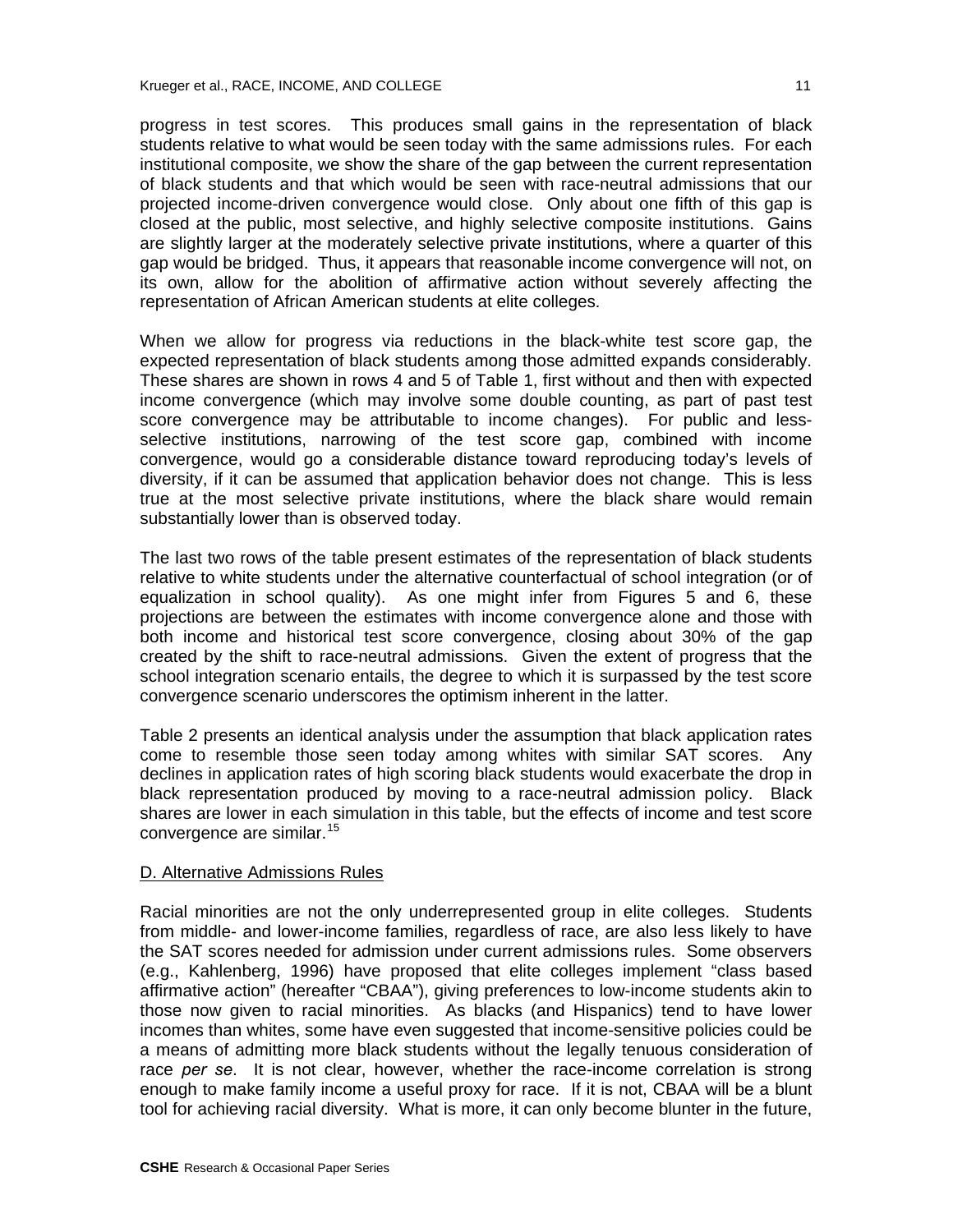as ongoing narrowing of black-white income gaps will make black students even less identifiable in the income distribution and further worsen income's efficacy as a proxy for race.

To illustrate the potential effects of class-based affirmative action both today and in the future, we apply this type of admissions rule to our simulated SAT distributions. Twentyone percent of SAT-takers report family incomes of \$35,000 or less, roughly comparable to the 15% who are black. We thus model a CBAA admissions rule as giving the same admissions advantage to students with family incomes below \$35,000 as is today given to black students. The results are illustrated in Table 3.<sup>16</sup> Consideration of family income does, indeed, increase the representation of black students. However, because black students are only moderately overrepresented among the additional students admitted under income-based preferences, and because the students brought in under these preferences comprise only a small share of the baseline class, the effect on total black representation is relatively modest. Under our baseline assumption, with no convergence in income or test scores, the black share rises from 5.1% to 7.0% at the most selective private institutions and from 5.3% to 7.2% at public institutions.

When we turn to the simulation with income convergence, black overrepresentation among low-income SAT-takers shrinks, as does the effect of CBAA on black admissions shares. This is partially offset when we add to the simulation test score convergence, which produces substantial increases in the number of low-income blacks with midrange scores, where preferences are strong. The share of black students among the additional students admitted under an income-based policy rises to nearly 22.1% at the most selective universities, 26.9% at schools in the next selectivity band, 25% at moderately selective schools, and 22.6% at public universities. The CBAA beneficiary pool remains small, however, so we see relatively modest changes in the representation of black students.

# **Section 4. Discussion**

Affirmative action is a significant feature of admissions policies at the nation's most selective colleges today, but it may not be in the future. The legacies of separate and unequal schooling and of labor market discrimination are reflected in the academic preparation of the current generation of black students. In an equal opportunity society, the effects of past discrimination on current generations will eventually asymptote to zero, though there is substantial uncertainty about the rate at which this might be expected to occur. In *Grutter*, Justice O'Connor suggests that affirmative action in admissions can only be considered constitutional as a temporary policy, and she forecasts it will not be necessary 25 years hence.

To provide a quantitative assessment of Justice O'Connor's speculation, we consider the racial composition of today's admitted students as a baseline, and ask whether foreseeable progress in black economic and educational success can plausibly be expected to permit race-blind admissions rules to reproduce today's race-conscious results in a quarter century.

We are most confident in predicting that economic progress alone will not yield as much racial diversity as is generated with today's race-sensitive admissions policies. Under plausible assumptions about changes in the income distribution of black families in the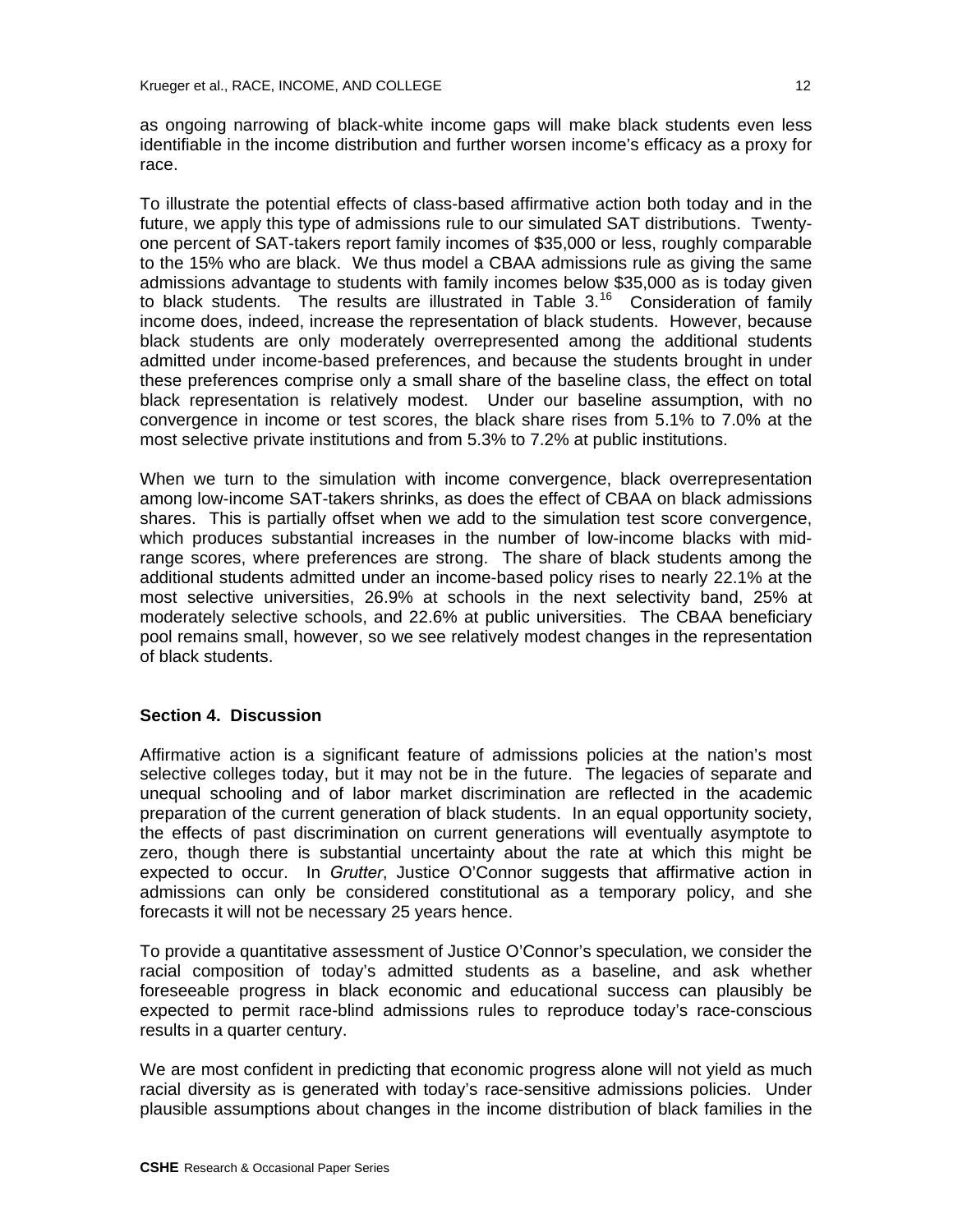next 25 years, the representation of black students at selective colleges under race-blind admissions will be only 42% of the status quo. Put another way, black economic gains over the next quarter century can be expected to provide only about 17% of the incremental representation that is provided by affirmative action today.

This conclusion is not much changed if the future admissions policy is assumed to incorporate "class-based" affirmative action, in which students from families with low incomes are given preferences analogous to those given to racial minorities today. The correlation between race and family income, while strong, is not strong enough to permit the latter to function as a useful proxy for race in the pursuit of diversity. Moreover, the value of income as a proxy for race can only decline with increases in black incomes.

Similarly, we judge it unlikely that universities will be able to compensate for the abolition of race-based preferences through increased outreach toward and recruitment of minority students. Our exercise suggests that there are simply be too few high-scoring black students, and that they already apply to the most selective colleges at rates far exceeding those of white students with similar scores.

We do find some reason for optimism, however, in our projections incorporating an extrapolation of past increases in black students' test scores relative to whites'. Our most hopeful simulations assume that, conditional on income, black students' scores relative to white students' will rise at the same rate over the next quarter century as a linear trend fit to the 1970-1998 experience. As part of the past progress in narrowing the test score gap may reflect income convergence, these projections probably involve some double counting. Nevertheless, in this scenario, and if black student application behavior is assumed to be stable, we find that race-blind admission policies may approach the black representation achieved by affirmative action, at least in some categories of colleges. This projection is likely upwardly biased because the last 25 years saw two distinct regimes, with rapidly closing black-white gaps in the first period and deterioration in black relative performance since 1990. To extrapolate a linear trend a full quarter century into the future is to assume a dramatic turnaround from recent patterns and sustained growth over a long period. On the other hand, if we could somehow return to and sustain the rapid rate of progress seen in the 1980s, the future will be much brighter than even our optimistic forecasts.

As an indication of the difficulty of achieving racial diversity on highly-selective college campuses without affirmative action, we consider the effects of a wholly implausible intervention producing the complete integration of the nation's secondary schools. This, we estimate, would produce only a small fraction of the test score gains that would be needed to make Justice O'Connor's prediction a reality. Clearly, substantial progress in increasing black students' pre-collegiate performance is critical to any hope of eliminating the need for affirmative action within the next generation. Absent such progress, the elimination of racial preferences in admissions—today or twenty five years from now—will lead to substantial declines in black representation at the nation's most selective colleges and universities. Our simulations, crude as they are, lead us to agree with Justice Ruth Bader Ginsburg's concurring opinion in *Grutter*, "From today's vantage point, one may hope, but not firmly forecast, that over the next generation's span, progress toward nondiscrimination and genuinely equal opportunity will make it safe to sunset affirmative action."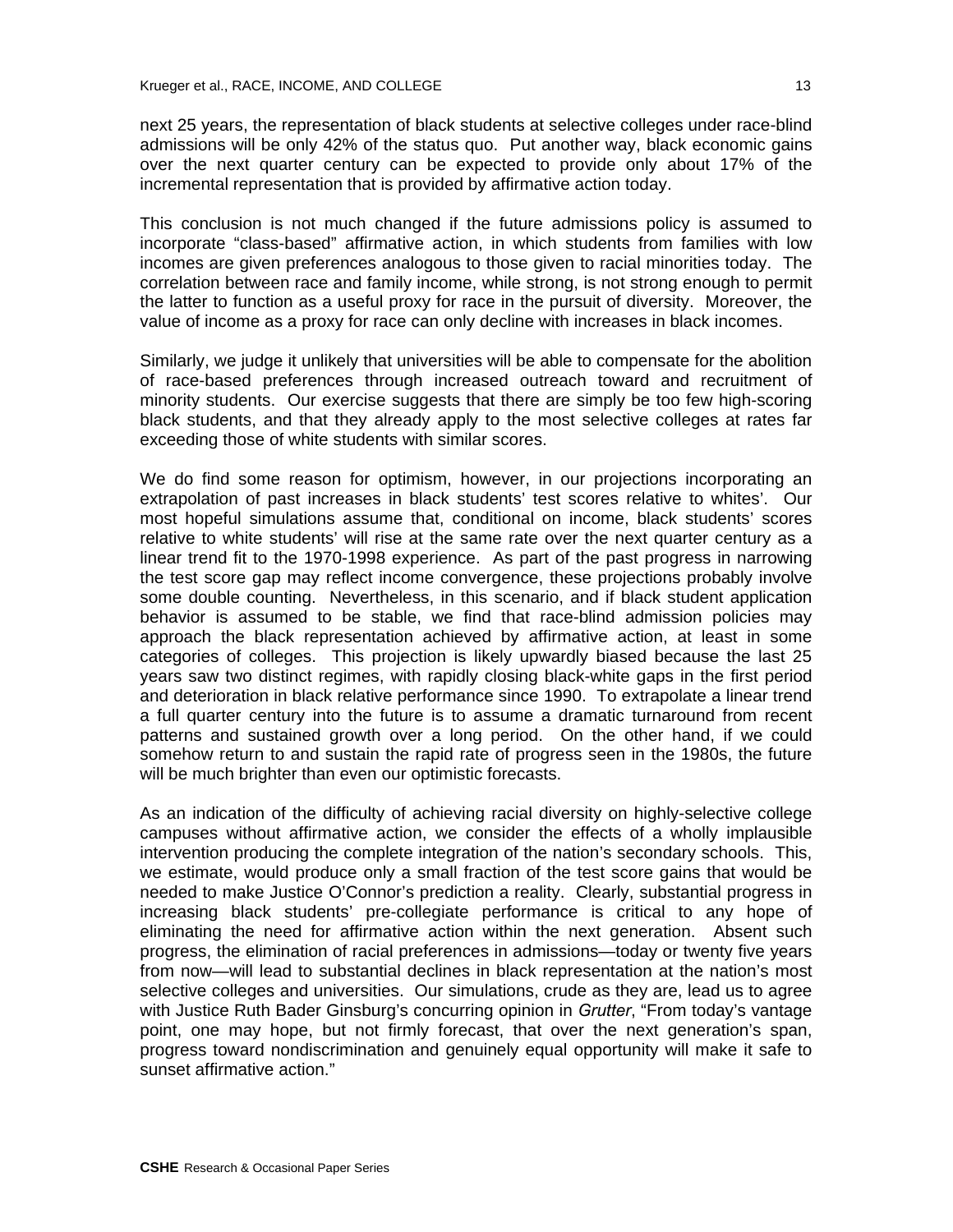## **References**

Blackwell, James. 1987. *Mainstreaming Outsiders: The Production of Black Professionals.* 2d edition. Dix Hills, NY: General Hall.

Bowen, William, and Derek Bok. 1998. *The Shape of the River: Long Term Consequences of Considering Race in College and University Admission*. Princeton, NJ: Princeton University Press.

Bowen, William, Martin Kurzweil, and Eugene Tobin. 2005. *Equity and Excellence in Higher Education*. Charlottesville: University of Virginia Press.

Card, David, and Alan Krueger. 1992. "School Quality and Black-White Relative Earnings: A Direct Assessment." *The Quarterly Journal of Economics*, Vol. 107, No. 1. (Feb.), pp. 151-200.

Card, David, and Alan Krueger. 1993. "Trends in Black-White Earnings Revisited." *American Economic Review*, Vol. 83, No. 2 (May), Papers and Proceedings of the Hundred and Fifth Annual Meeting of the American Economic Association, pp. 85-91.

Card, David, and Alan Krueger. 2005. "Would the Elimination of Affirmative Action Affect Highly Qualified Minority Applicants? Evidence from California and Texas." *Industrial and Labor Relations Review,* Vol. 58, No. 3 (April), pp. 416-434.

Card, David, and Jesse Rothstein. 2005. "Racial Segregation and the Black-White Test Score Gap." Princeton University Industrial Relations Section Working Paper #500.

Chadwick, Laura, and Gary Solon. 2002. "Intergenerational Income Mobility among Daughters." *American Economic Review*, Vol. 92, No. 1 (March), pp. 335-44.

Drewry, Henry, and Humphrey Doermann. 2001. *Stand and Prosper: Private Black Colleges and Their Students*. Princeton, NJ: Princeton University Press.

Goldstein, Joel. 2004. "Beyond Bakke: Grutter-Gratz and the Promise of Brown." *Saint Louis Law Journal*, Vol. 48, No. 899.

Hertz, Tom. 2005. "Rags, Riches and Race: The Intergenerational Economic Mobility of Black and White Families in the United States." In S. Bowles, H. Gintis, and M. Osborne, eds., *Unequal Chances: Family Background and Economic Success*. Princeton, NJ: Russell Sage Foundation and Princeton University Press.

Jencks, Christopher, and Meredith Phillips, eds. 1998. *The Black-White Test Score Gap*. Washington, DC: The Brookings Institution.

Juhn, Chinhui, Kevin M. Murphy, and Brooks Pierce. 1991. "Accounting for the Slowdown in Black-White Wage Convergence." In Marvin Kosters, ed., *Workers and Their Wages*. Washington, DC: AEI Press, pp. 107–43.

Kahlenberg, Richard D. 1996. *The Remedy: Class, Race, and Affirmative Action*. New York: Basic Books.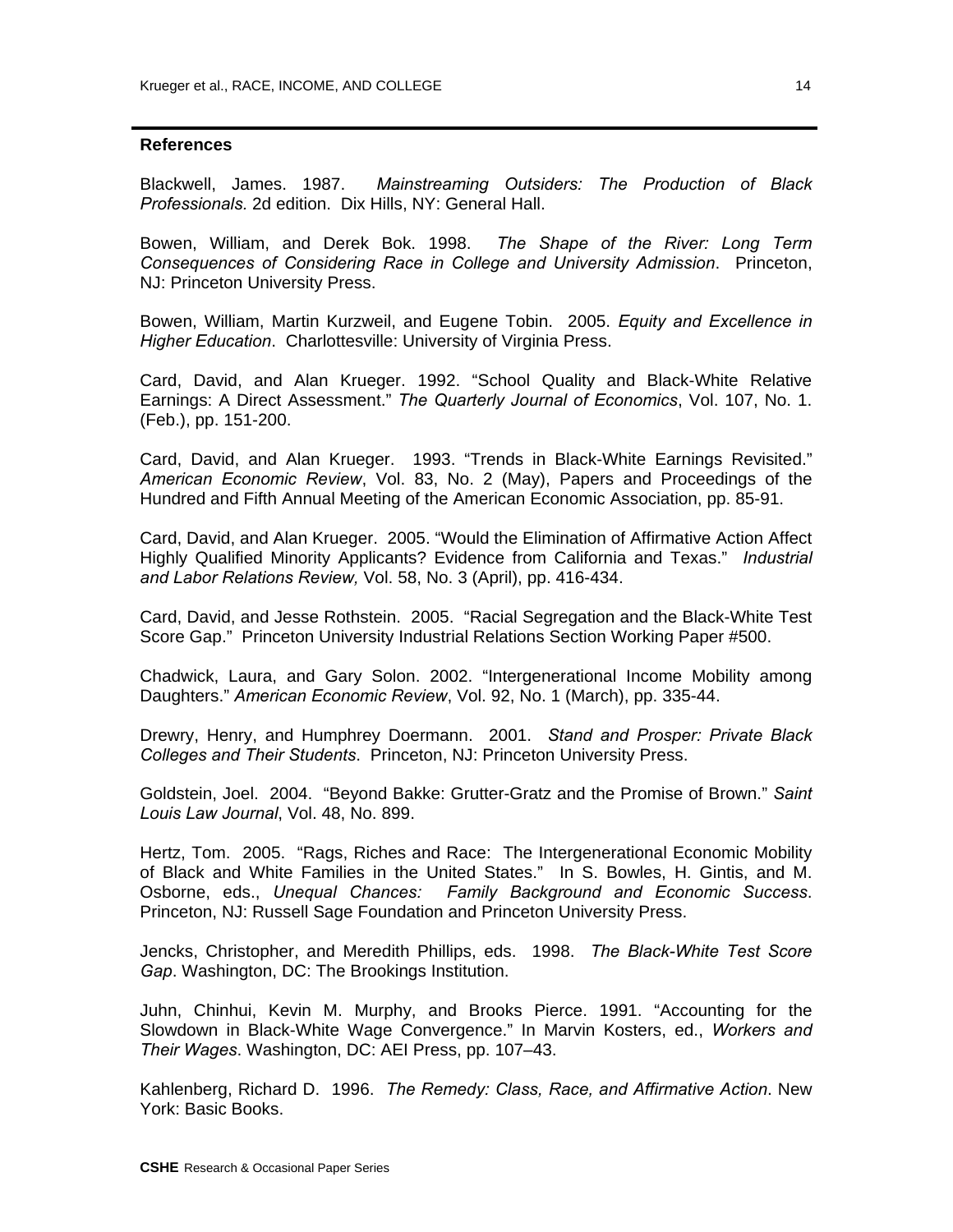Kane, Thomas J. 1998. "Misconceptions in the Debate over Affirmative Action in College Admissions." In Gary Orfield and Edward Miller, eds., *Chilling Admissions: The Affirmative Action Crisis and the Search for Alternatives*. Cambridge, MA: Harvard Education Publishing Group.

Krueger, Alan. 2003. "The Supreme Court Finds the 'Mushball Middle' on Affirmative Action." *New York Times* (July 23).

Krueger, Alan, and Diane Whitmore. 2002. "Would Smaller Classes Help Close the Black-White Achievement Gap?" In John Chubb and Tom Loveless, eds., *Bridging the Achievement Gap*. Washington, DC: Brookings Institute Press.

Mazumder, Bhashkar. 2000. "Earnings Mobility in the US: A New Look at Intergenerational Mobility" (unpublished manuscript).

National Center for Education Statistics (NCES). 1999. "Results Over Time: NAEP 1999 Long-Term Trend Summary Data Tables," http://nces.ed.gov/nationsreportcard/tables/Ltt1999/.

Phillips, Meredith, Jeanne Brooks-Gunn, Greg Duncan, Pamela Klebanov, and Jonathan Crane. 1998. "Family Background, Parenting Practices, and the Black-White Test Score Gap." In Christopher Jencks and Meredith Phillips, eds., *The Black-White Test Score Gap*. Washington, DC: Brookings Institution Press.

Ruggles, Steven, Matthew Sobek, Trent Alexander, Catherine A. Fitch, Ronald Goeken, Patricia Kelly Hall, Miriam King, and Chad Ronnander. 2004. *Integrated Public Use Microdata Series: Version 3.0* [Machine-readable database]. Minneapolis, MN: Minnesota Population Center [producer and distributor], www.ipums.org.

Rothstein, Jesse. 2004. "Good Principals or Good Peers? Parental Valuation of School Characteristics, Tiebout Equilibrium, and the Incentive Effects of Competition Among Jurisdictions." Working Paper #10666. Cambridge, MA: National Bureau of Economic Research.

Solon, Gary. 1999. "Intergenerational Mobility in the Labor Market." In *Handbook of Labor Economics*, Vol. 3A, pp. 1761-1800.

Solon, Gary. 2002. "Cross-Country Differences in Intergenerational Earnings Mobility." *Journal of Economic Perspectives*, Vol. 16, No. 3 (Summer), pp. 59-66.

#### **Notes**

<sup>1</sup> Card and Krueger (1992) and authors' calculations from 2000 Census data. Juhn, Murphy, and Pierce (1991) and Card and Krueger (1993) argue that continuing skill convergence during the 1980s was offset by increasing inequality.

2 Statistics from the U.S. Census Bureau, Population Division, http://www.census.gov/population/socdemo/hh-fam/tabCH-3.xls, Tables CH-2 and CH3.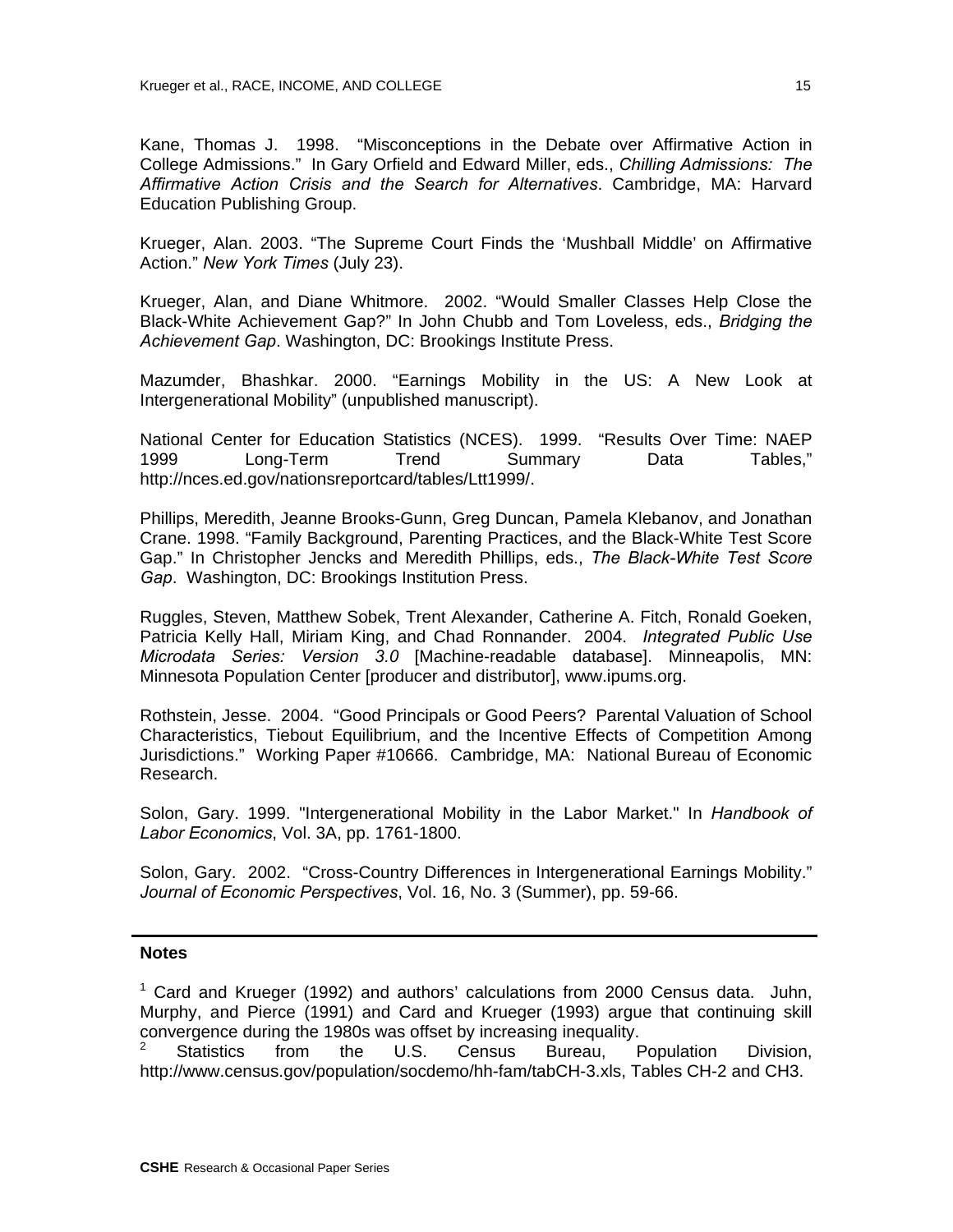3 U.S. Cenus Bureau, Historical Income Tables, http://www.census.gov/hhes/income/histinc/incfamdet.html, Tables F9A and F9B.

 $4$  These data are from the Expanded College and Beyond (ECB) study assembled by the Andrew W. Mellon Foundation, and describe the 1995 admissions cycle. The most selective private institutions are Harvard, Princeton, and Yale; the highly selective are Columbia, the University of Pennsylvania, Swarthmore, and Williams; and the moderately selective are Barnard, Bowdoin, Middlebury, Oberlin, Pomona, and Wellesley. Public universities are Pennsylvania State University, UCLA, and the University of Virginia. Confidentiality requirements prevent a more disaggregated presentation.

<sup>5</sup> The school quality gap might be closed, for example, by perfectly integrating the schools. Even in such an implausible scenario, our estimates overstate the impact on black-white gaps: income affects test scores in part by purchasing access to better schools, so we double-count by combining income-based progress and integration gains. Across-the-board increases in school quality are also possible. Black students may be more sensitive to school quality than are whites (Krueger and Whitmore, 2002), though we judge the prospects for substantial closing of the black-white gap through this channel as limited.

 $6$  We have also estimated our projections using as the relevant universe families with one member between the ages of 36 and 50, with similar results.

7 Mazumder (2000) finds little indication of differences, though his estimates are imprecise.

<sup>8</sup> This example is from Krueger (2003).

<sup>9</sup> Census demographic projections indicate that the population of 17-year-old blacks will grow by 14.9% between 2000 and 2025, while the corresponding white population will shrink by 8.4% (U.S. Census Bureau, Interim Projections, http://www.census.gov/ipc/www/usinterimproj/). This demographic growth, not incorporated in Figure 4, can be expected to expand the number of blacks (and shrink the number of whites) at each income level. We do not include this in our projections, as expansions of black population shares arguably have commensurate effects on the "equal representation" goalposts.

 $10$  One disconnect between our simulation and the educational process is worth noting. Although the reasons why family income affects student performance on the SAT are unclear, it is quite likely that the entire stream of family income over a child's time at home is relevant, not just income in the year he or she takes the SAT. Unfortunately, we lack data on family income in earlier years. Many of the convergence estimates in the literature apply to permanent, not annual, income.

 $11$  The regression includes full interactions of individual gender, race, and 13 family income dummies and of race with 100 (10 mother's by 10 father's) parental education dummies. Our approach ascribes both peer groups and any other school-level components of test score variation to school quality (Rothstein, 2004). In particular, we overstate the importance of schools if there are any important unobserved aspects of individual background that vary across schools.

 $12$  If application behavior is unchanged, the elimination of racial preferences will reduce the total number of admittees. As the share of students admitted under affirmative action is small, this effect is as well. Nevertheless, to the extent that colleges lower the race-blind admissions standards to compensate, we will very slightly overestimate the effect of affirmative action on black admissions shares.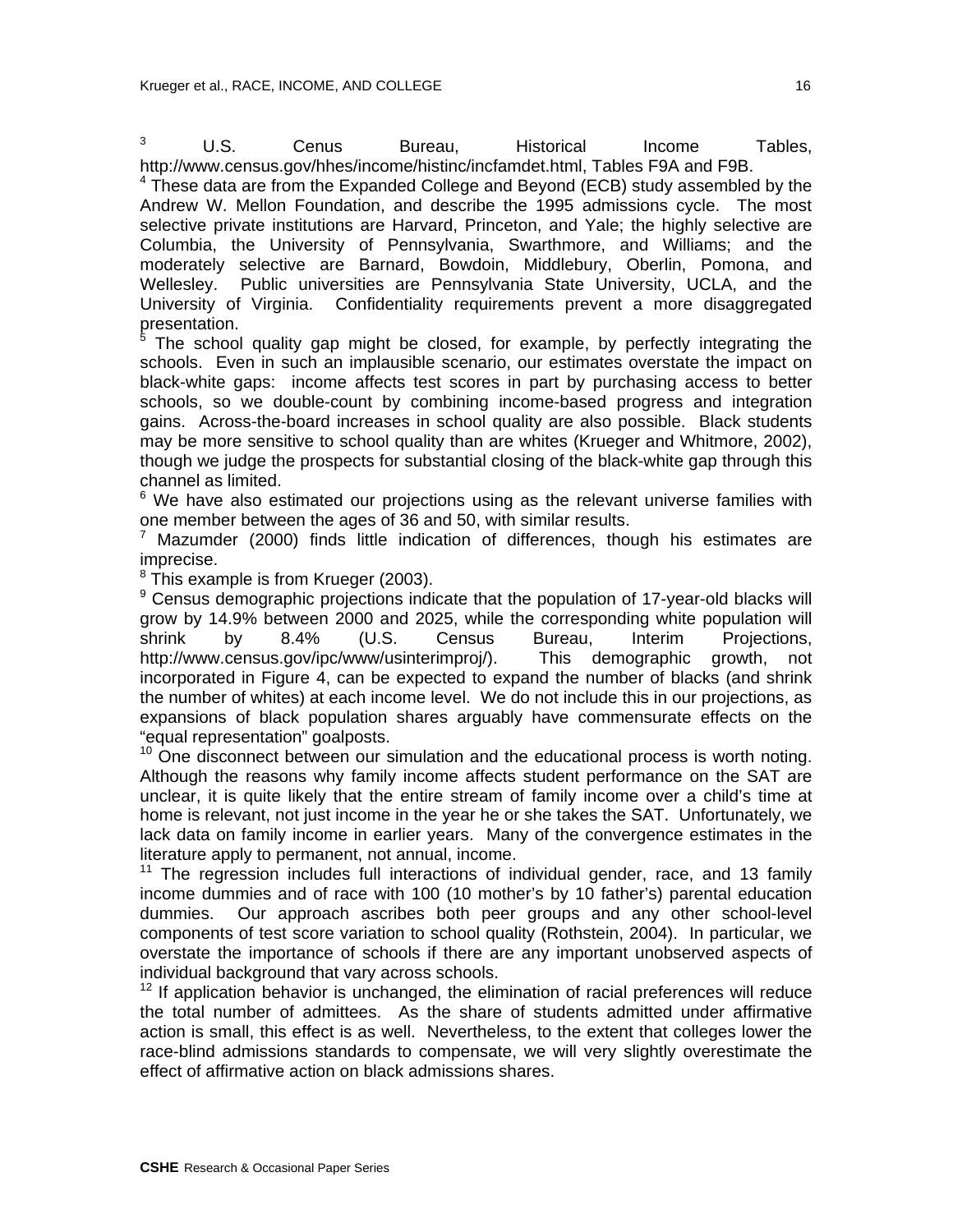<sup>13</sup> Card and Krueger (2005) found substantial similarity between patterns seen in actual applications and those obtained by examining score reports.

Note that our analysis focuses on the pool of students admitted to composite institution types, not the actual representation of students in the entering cohort. There are presently substantial differences between black and white students in matriculation, which we expect would change with policy shifts such as the elimination of raceconscious admissions. We believe the most judicious strategy is to avoid projections of enrollment which necessarily rely on parameters that are difficult to project.

 $15$  If the elimination of affirmative action causes black application rates to become like those of whites, the appropriate comparison is of row 1 in Table 1 to rows 2 through 8 of Table 2.

<sup>16</sup> More low-income students than black students have SATs in the middle of the distribution, where preferences have the largest effects (Figure 3). As a result, a shift from race- to income-based admissions would, if the size of the preference is held constant, lead to more total admissions. To the extent that colleges respond to this by tightening admissions standards across the board (the alternative would be to expand the admissions pool, by as much as one quarter), black admissions shares will be lower than those shown in the tables, as more black than white admittees are marginal admits.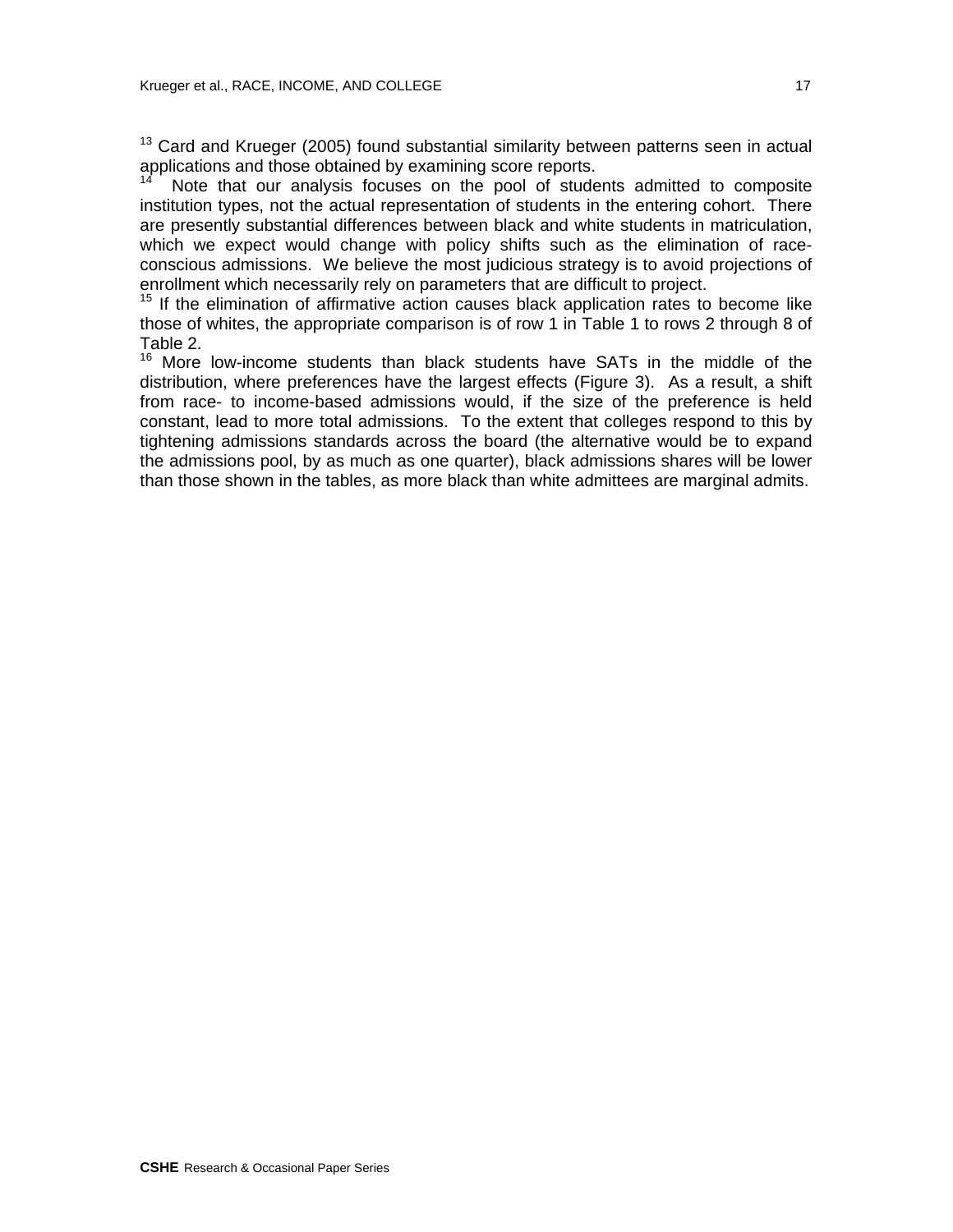**Table 1.** Expected share of black students relative to white students, alternative income and test score distributions, maintaining current black application patterns

|                                                                                                     | Public (P) |                        | <b>Most Selective</b><br>(S1) |                        | <b>Highly Selective</b><br>(S2) |                        | Moderately<br>Selective (S3) |                        |
|-----------------------------------------------------------------------------------------------------|------------|------------------------|-------------------------------|------------------------|---------------------------------|------------------------|------------------------------|------------------------|
|                                                                                                     | $B/B+W$    | Sh of<br>Gap<br>Closed | $B/B+W$                       | Sh of<br>Gap<br>Closed | $B/B+W$                         | Sh of<br>Gap<br>Closed | $B/B+W$                      | Sh of<br>Gap<br>Closed |
| Status quo admissions rates (with race<br>preferences)                                              |            |                        |                               |                        |                                 |                        |                              |                        |
| Observed income distribution                                                                        | 0.118      |                        | 0.171                         |                        | 0.142                           |                        | 0.094                        |                        |
| Projected race neutral admissions (using<br>current white admissions rates)                         |            |                        |                               |                        |                                 |                        |                              |                        |
| Observed income distribution                                                                        | 0.053      | 0.000                  | 0.051                         | 0.000                  | 0.060                           | 0.000                  | 0.051                        | 0.000                  |
| Counterfactual income distribution for families<br>with children                                    | 0.064      | 0.169                  | 0.069                         | 0.153                  | 0.078                           | 0.214                  | 0.062                        | 0.254                  |
|                                                                                                     | 0.075      | 0.336                  | 0.089                         | 0.316                  | 0.094                           | 0.410                  | 0.072                        | 0.504                  |
| Observed income distribution, NAEP progress<br>Counterfactual income distribution, NAEP<br>progress | 0.088      | 0.545                  | 0.118                         | 0.557                  | 0.117                           | 0.700                  | 0.087                        | 0.835                  |
|                                                                                                     |            |                        |                               |                        |                                 |                        |                              |                        |
| School quality convergence                                                                          | 0.061      | 0.125                  | 0.064                         | 0.110                  | 0.072                           | 0.146                  | 0.059                        | 0.182                  |
| Counterfactual income distribution, school<br>quality convergence                                   | 0.073      | 0.308                  | 0.086                         | 0.293                  | 0.092                           | 0.386                  | 0.071                        | 0.463                  |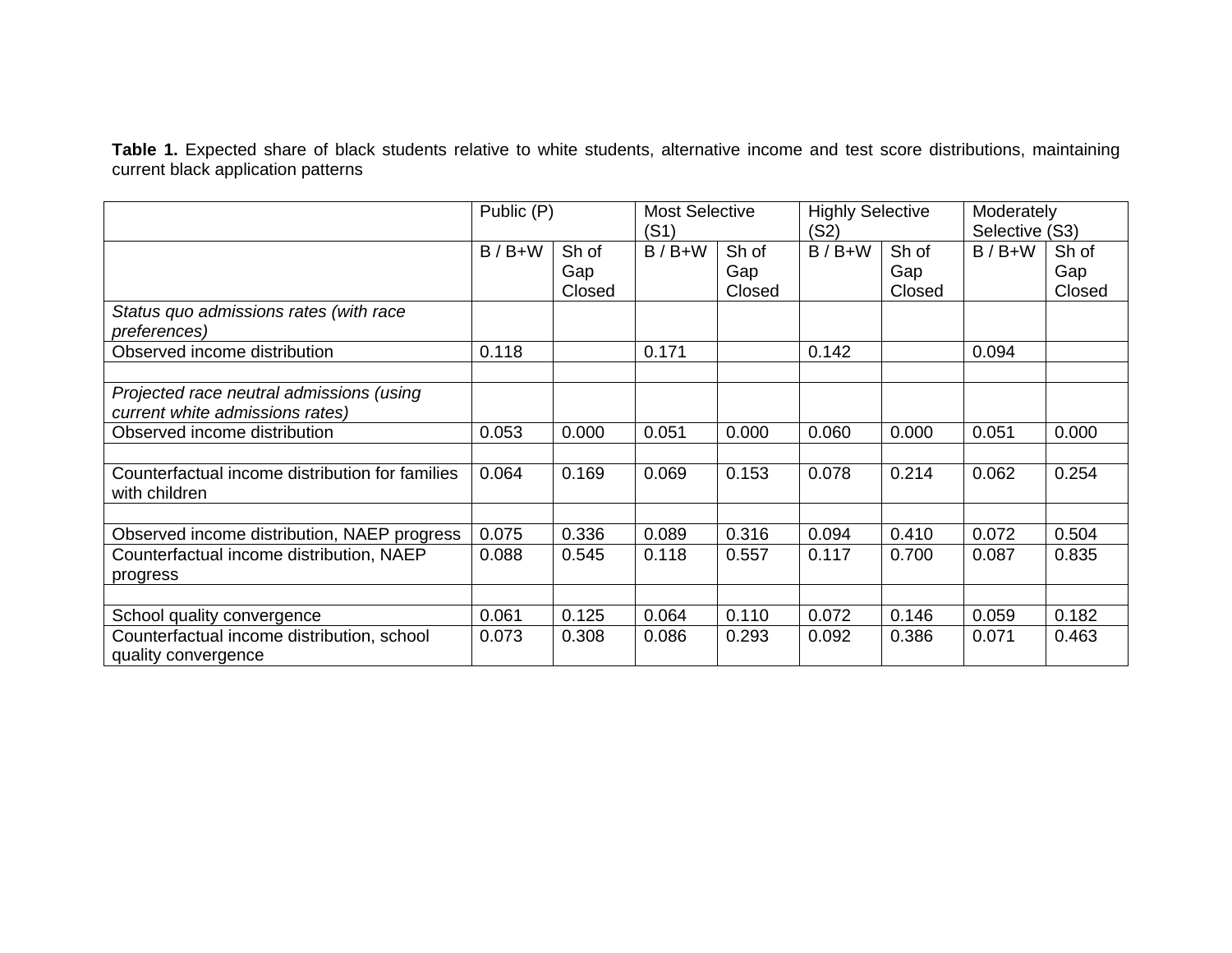**Table 2.** Expected share of black students relative to white students, alternative income and test score distributions, assuming blacks adopt current white application patterns

|                                                                                                                      | Public (P) |                        | <b>Most Selective</b><br>(S1) |                        | <b>Highly Selective</b><br>(S2) |                        | Moderately<br>Selective (S3) |                        |
|----------------------------------------------------------------------------------------------------------------------|------------|------------------------|-------------------------------|------------------------|---------------------------------|------------------------|------------------------------|------------------------|
|                                                                                                                      | $B/B+W$    | Sh of<br>Gap<br>Closed | $B/B+W$                       | Sh of<br>Gap<br>Closed | $B/B+W$                         | Sh of<br>Gap<br>Closed | $B/B+W$                      | Sh of<br>Gap<br>Closed |
| Status quo admissions rates (with race<br>preferences)                                                               |            |                        |                               |                        |                                 |                        |                              |                        |
| Observed income distribution(current<br>application rates)                                                           | 0.118      |                        | 0.171                         |                        | 0.142                           |                        | 0.094                        |                        |
| Observed income distribution (white<br>application rates)                                                            | 0.083      |                        | 0.057                         |                        | 0.048                           |                        | 0.047                        |                        |
|                                                                                                                      |            |                        |                               |                        |                                 |                        |                              |                        |
| Projected race neutral admissions (using<br>current white admissions rates)                                          |            |                        |                               |                        |                                 |                        |                              |                        |
| Observed income distribution                                                                                         | 0.038      | 0.000                  | 0.016                         | 0.000                  | 0.021                           | 0.000                  | 0.028                        | 0.000                  |
| Counterfactual income distribution for families<br>with children                                                     | 0.047      | 0.112                  | 0.023                         | 0.046                  | 0.029                           | 0.067                  | 0.037                        | 0.132                  |
|                                                                                                                      |            |                        |                               |                        |                                 |                        |                              |                        |
| Observed income distribution, NAEP progress                                                                          | 0.056      | 0.222                  | 0.033                         | 0.106                  | 0.038                           | 0.137                  | 0.045                        | 0.255                  |
| Counterfactual income distribution, NAEP<br>progress                                                                 | 0.068      | 0.366                  | 0.046                         | 0.194                  | 0.051                           | 0.246                  | 0.057                        | 0.446                  |
|                                                                                                                      |            |                        |                               |                        |                                 |                        |                              |                        |
| School quality convergence                                                                                           | 0.045      | 0.081                  | 0.022                         | 0.036                  | 0.027                           | 0.047                  | 0.034                        | 0.090                  |
| Counterfactual income distribution, school                                                                           | 0.055      | 0.205                  | 0.031                         | 0.095                  | 0.037                           | 0.128                  | 0.044                        | 0.242                  |
| quality convergence                                                                                                  |            |                        |                               |                        |                                 |                        |                              |                        |
| Note: Share of gap closed is computed relative to simulations using current race-specific application rates (Row 1). |            |                        |                               |                        |                                 |                        |                              |                        |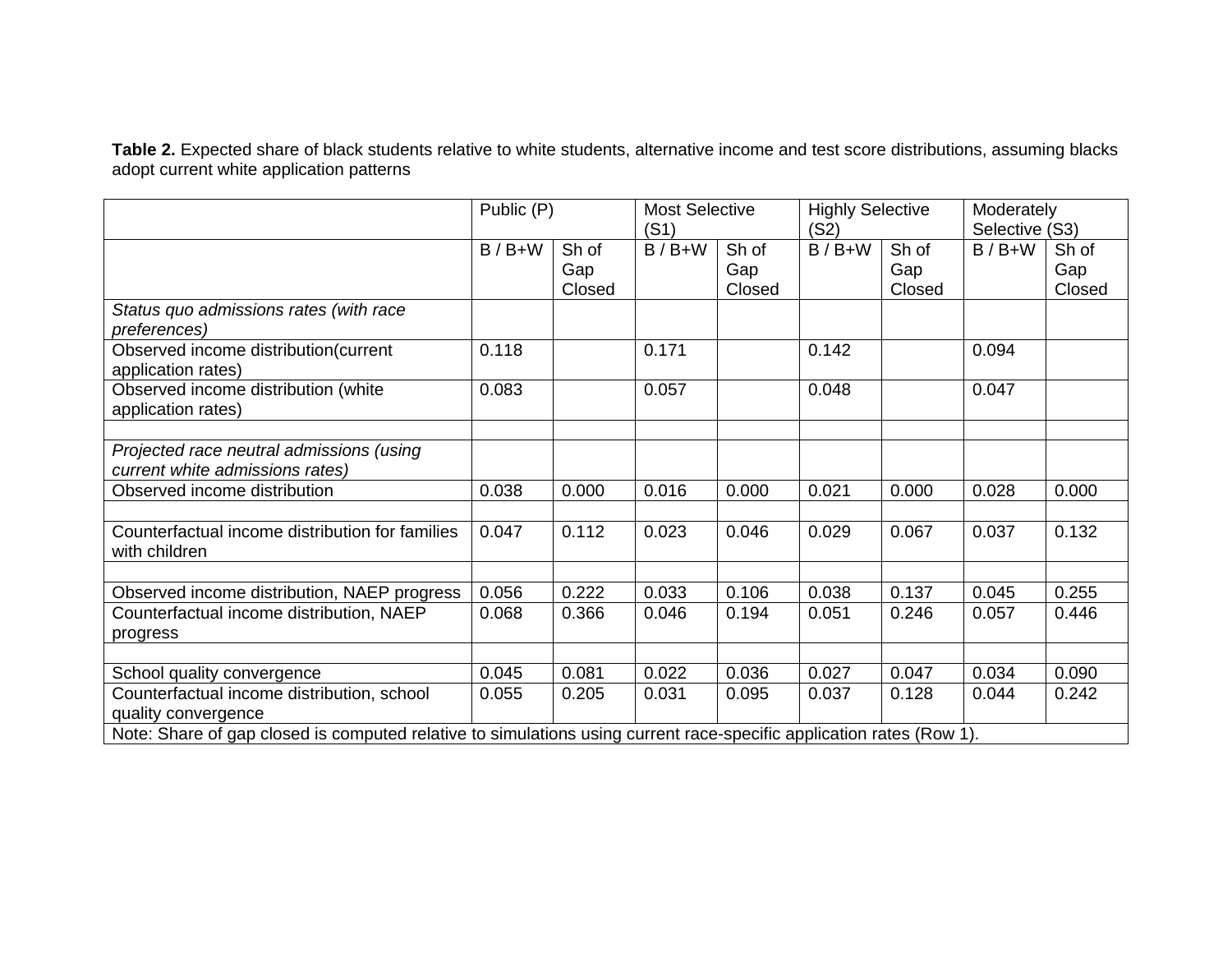|                              |                         |              |             |              | Test<br>Inc.<br>$\ddot{}$ |              |  |  |
|------------------------------|-------------------------|--------------|-------------|--------------|---------------------------|--------------|--|--|
|                              |                         |              | Income      |              |                           | Score        |  |  |
|                              | <b>Baseline</b><br># of |              | Convergence |              | Convergence<br># of       |              |  |  |
|                              |                         |              | # of        |              |                           |              |  |  |
|                              |                         | $\%$         |             | $\%$         |                           | $\%$         |  |  |
|                              | Admits                  | <b>Black</b> | Admits      | <b>Black</b> | <b>Admits</b>             | <b>Black</b> |  |  |
| Selective 1                  |                         |              |             |              |                           |              |  |  |
| No preferences               | 3,426                   | 5.1%         | 3,494       | 6.9%         | 3,686                     | 11.8%        |  |  |
| Income preferences (< \$35k) |                         |              |             |              |                           |              |  |  |
| <b>Additional Admits</b>     | 773                     | 15.3%        | 752         | 13.0%        | 840                       | 22.1%        |  |  |
| <b>Total Admits</b>          | 4,199                   | 7.0%         | 4,246       | 8.0%         | 4,526                     | 13.7%        |  |  |
|                              |                         |              |             |              |                           |              |  |  |
| Selective 2                  |                         |              |             |              |                           |              |  |  |
| No preferences               | 5,266                   | 6.0%         | 5,366       | 7.8%         | 5,609                     | 11.7%        |  |  |
| Income preferences (< \$35k) |                         |              |             |              |                           |              |  |  |
| <b>Additional Admits</b>     | 686                     | 21.2%        | 660         | 18.0%        | 740                       | 26.9%        |  |  |
| <b>Total Admits</b>          | 5,952                   | 7.7%         | 6,026       | 8.9%         | 6,349                     | 13.5%        |  |  |
|                              |                         |              |             |              |                           |              |  |  |
| Selective 3                  |                         |              |             |              |                           |              |  |  |
| No preferences               | 5,764                   | 5.1%         | 5,831       | 6.2%         | 5,991                     | 8.7%         |  |  |
| Income preferences (< \$35k) |                         |              |             |              |                           |              |  |  |
|                              | 438                     |              | 421         | 17.7%        | 462                       |              |  |  |
| <b>Additional Admits</b>     |                         | 20.9%        |             |              |                           | 25.0%        |  |  |
| <b>Total Admits</b>          | 6,201                   | 6.2%         | 6,252       | 6.9%         | 6,453                     | 9.8%         |  |  |
|                              |                         |              |             |              |                           |              |  |  |
| Public                       |                         |              |             |              |                           |              |  |  |
| No preferences               | 14,817                  | 5.3%         | 14,992      | 6.4%         | 15,395                    | 8.8%         |  |  |
| Income preferences (< \$35k) |                         |              |             |              |                           |              |  |  |
| <b>Additional Admits</b>     | 2,091                   | 20.5%        | 2,009       | 17.2%        | 2,149                     | 22.6%        |  |  |
| <b>Total Admits</b>          | 16,908                  | 7.2%         | 17,001      | 7.7%         | 17,544                    | 10.5%        |  |  |

Table 3: Projections of admission pool with income-based affirmative action

Note: Simulations assume status quo application behavior.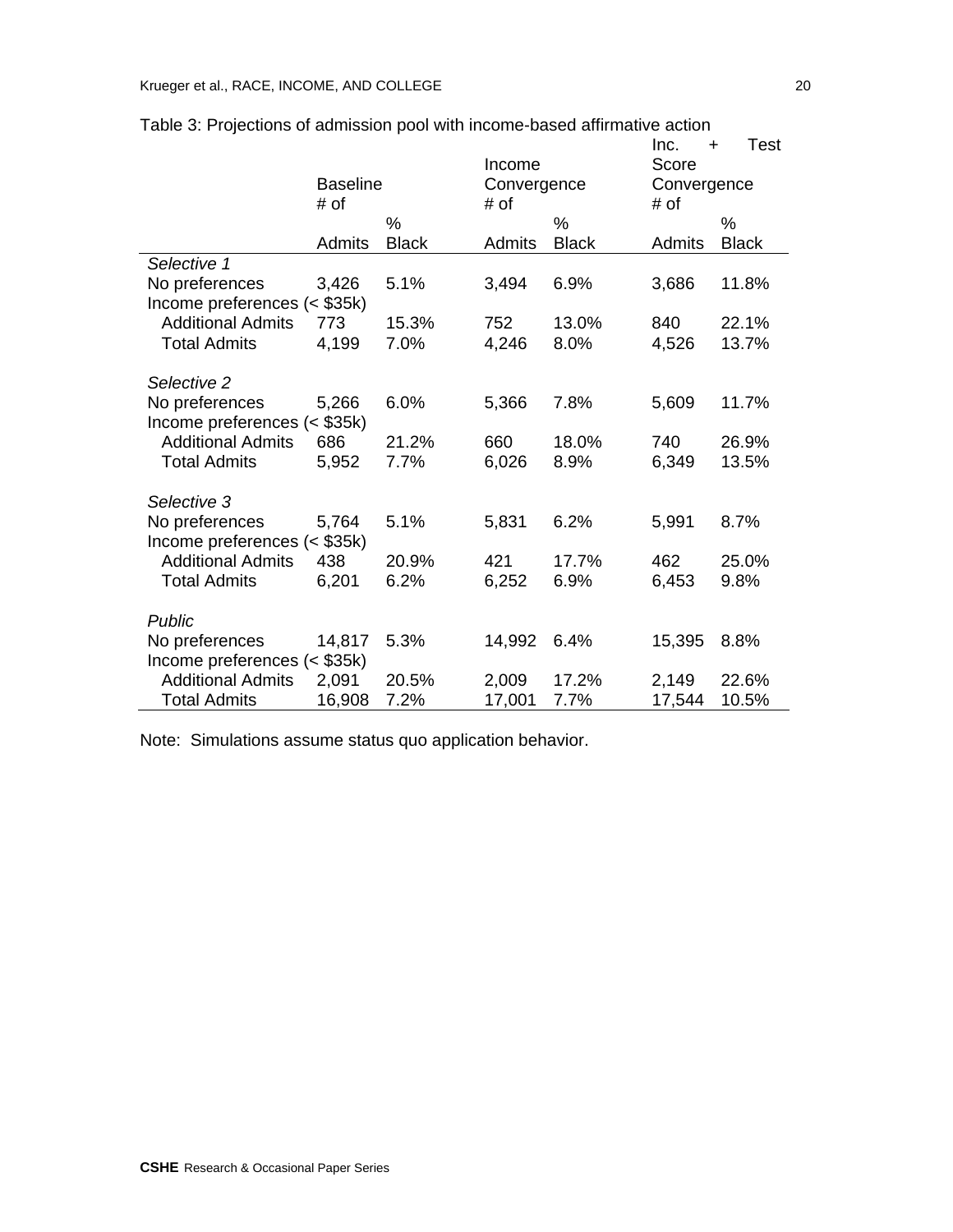

Figure 1: Trends in Black-White gaps in Student Achievement, NAEP Test, Age 17

Source: National Center for Education Statistics, 1999.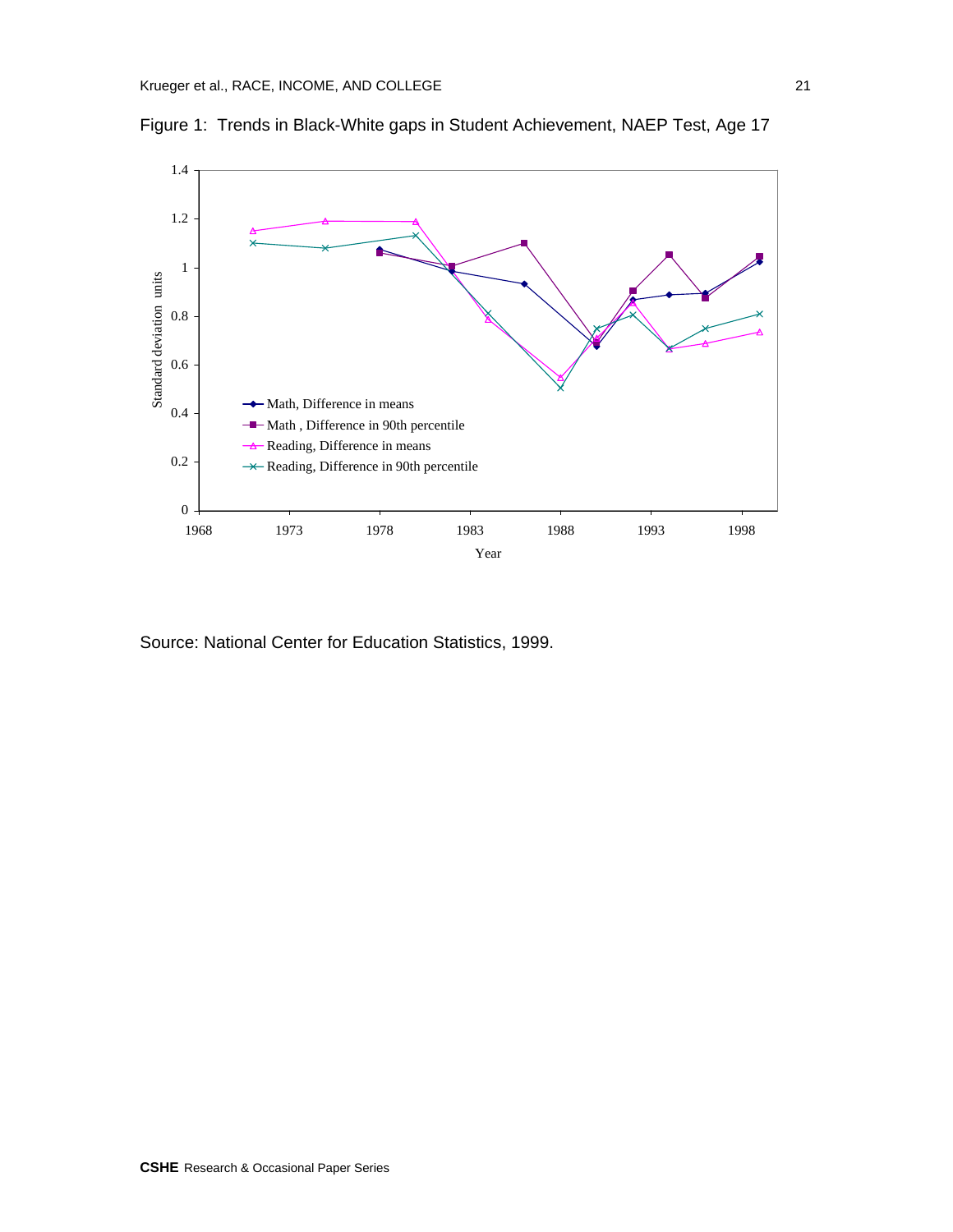

Figure 2: Admission rates by type of institution and race

Source: Authors' calculations from Expanded College and Beyond.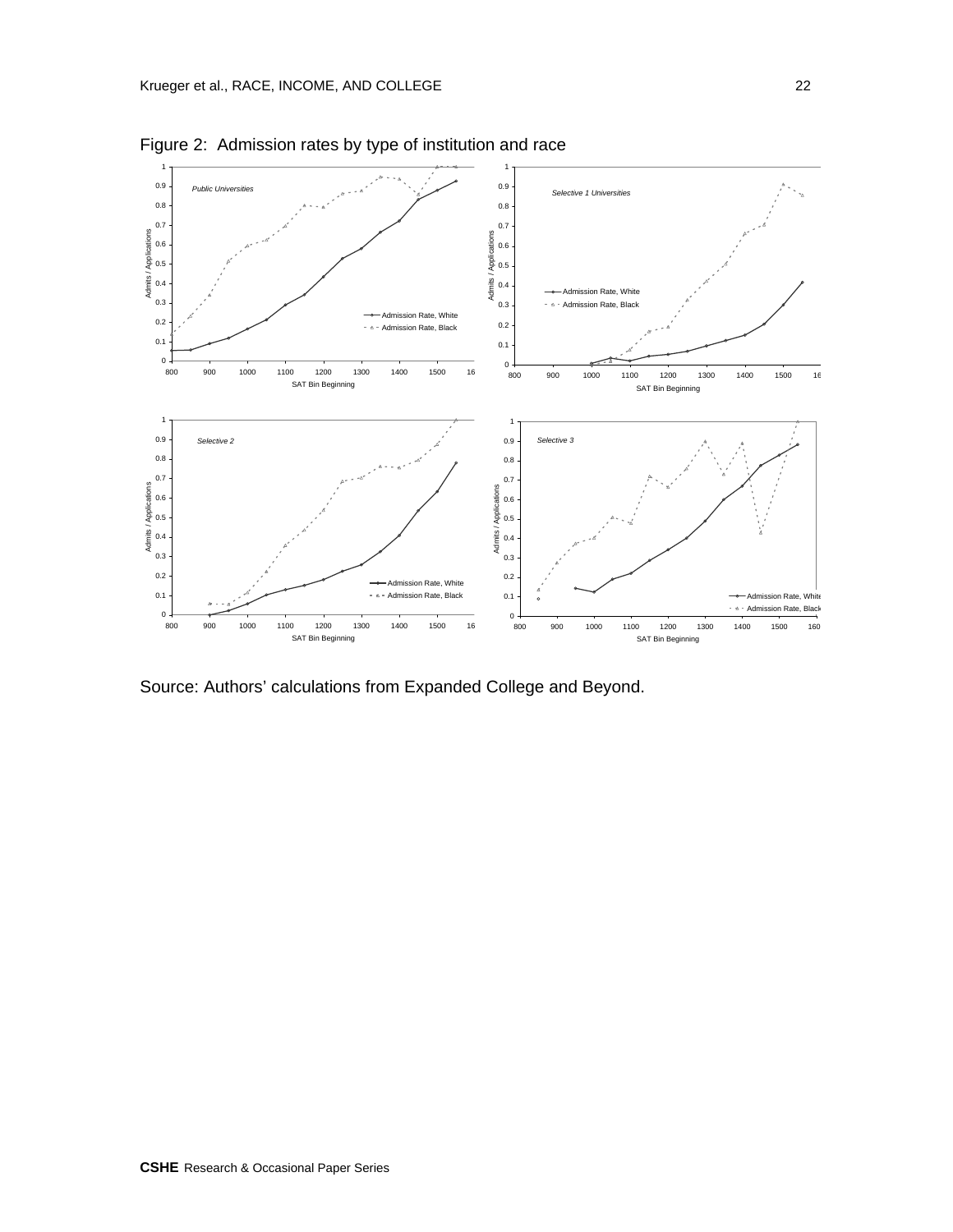

Figure 3: Distribution of SAT scores, black and white test takers



Source: Authors' calculations from Test Takers Database, 2000 cohort.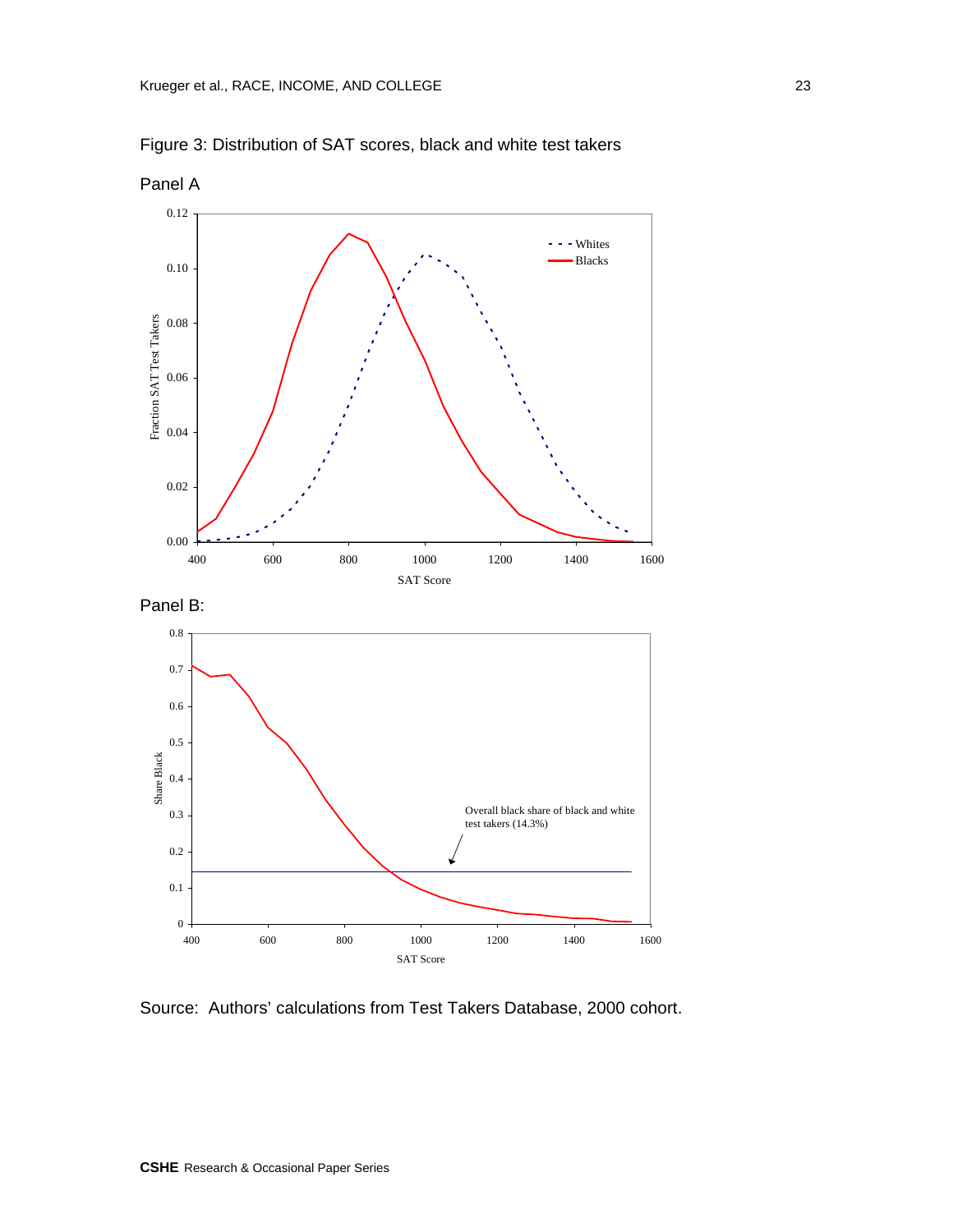

Figure 4: Black and white family income distributions, 2000 Census

Source: Authors' calculations from 2000 Decennial Census Public Use Microdata Sample (Ruggles et al., 2004).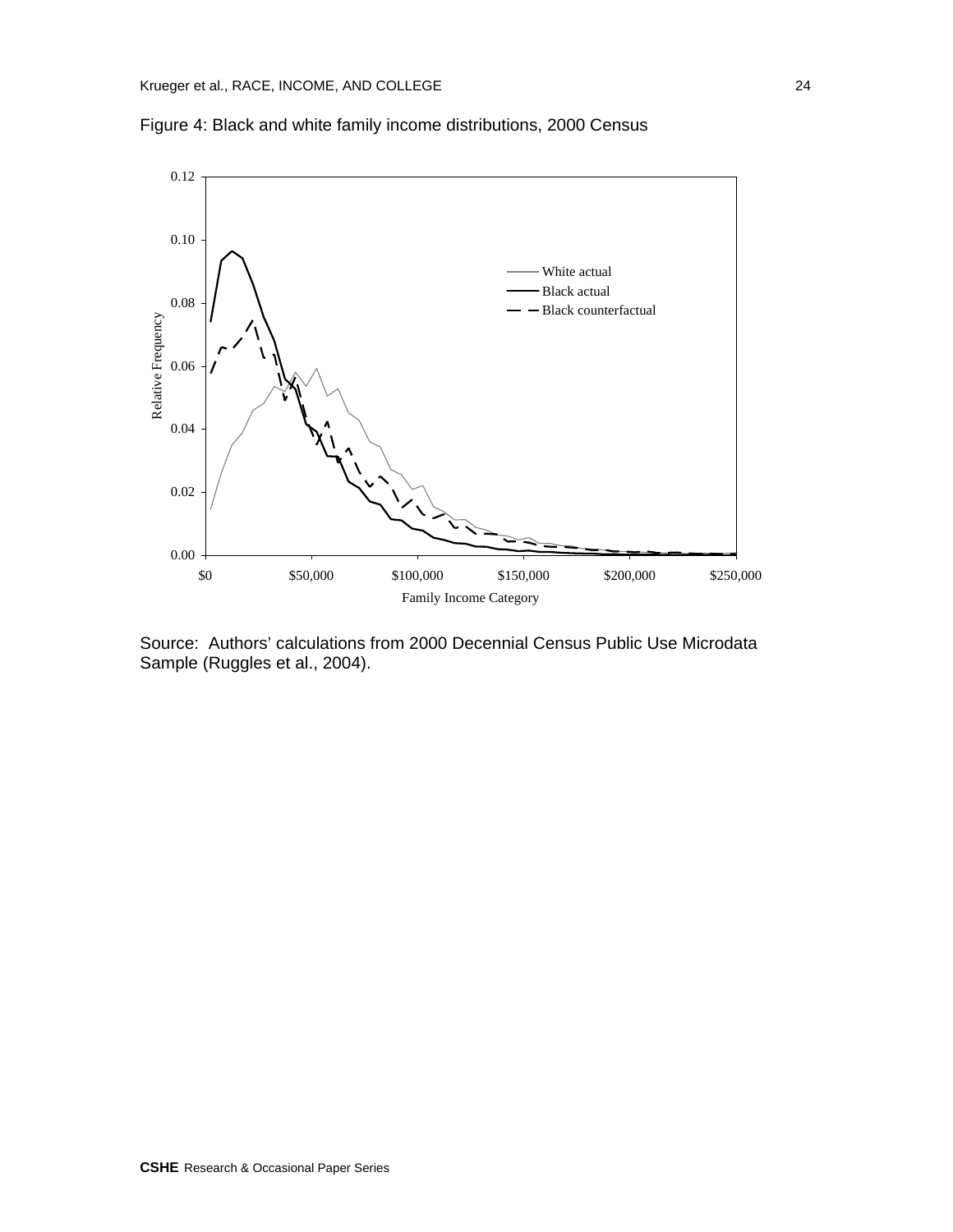

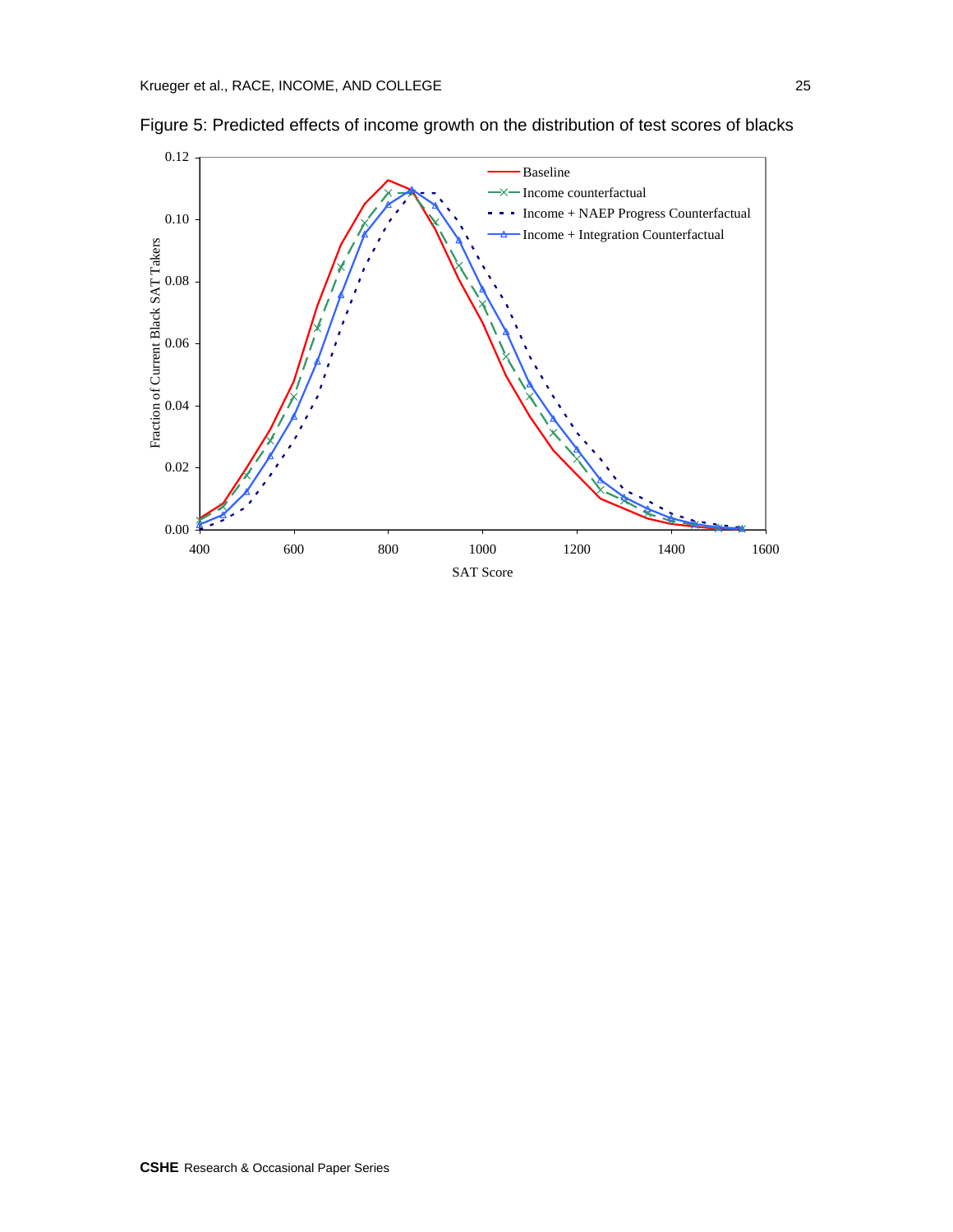

Figure 6: Black share of (Black and White) SAT-takers, by SAT Score